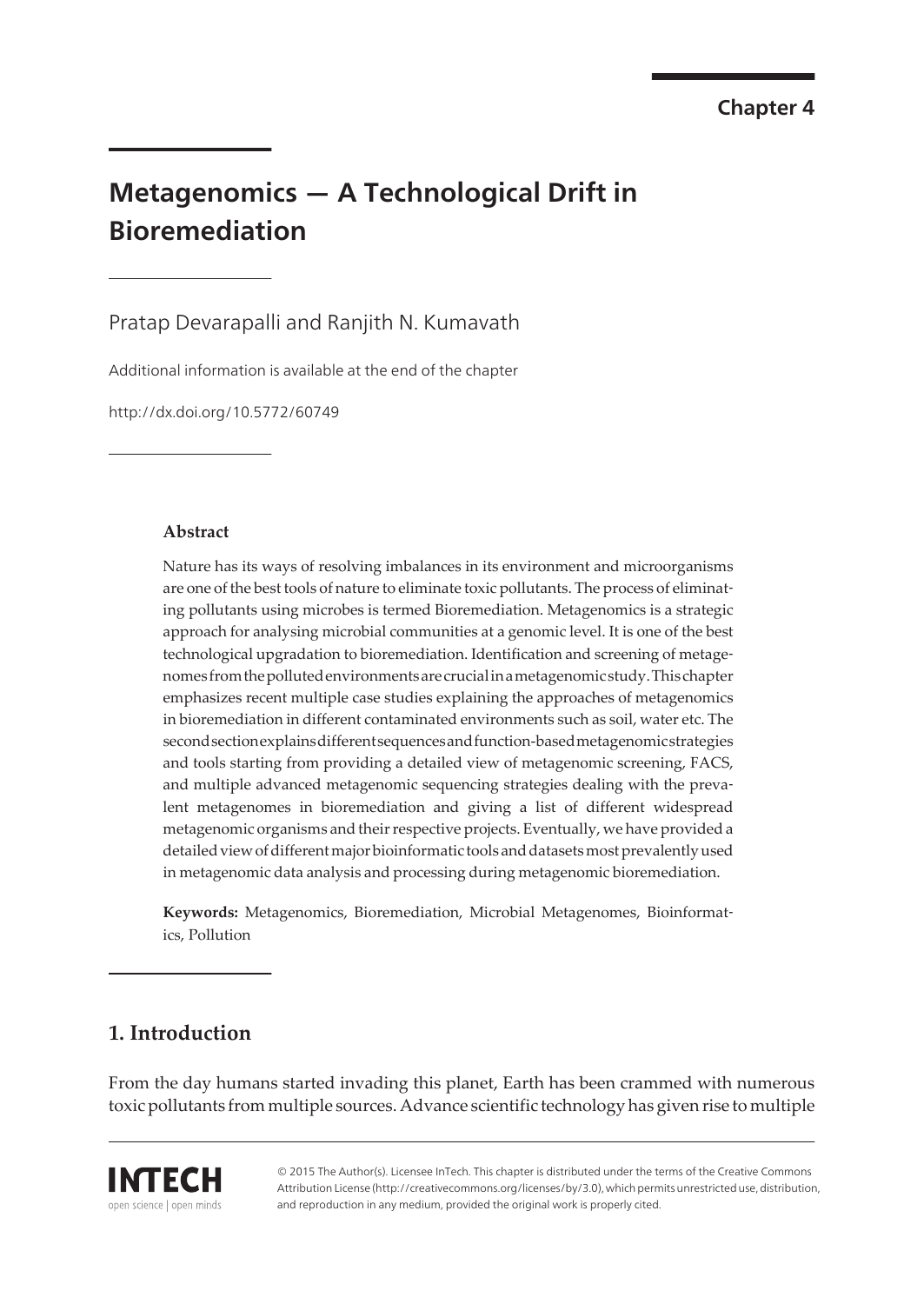tools to reduce pollutants in different ways, and bioremediation is considered to be the best way to neutralise polluted environments on Earth [[1](#page-11-0), [2\]](#page-11-0). In this genomic era, metagenomic approaches have been developed and are known as effective methods of removing various kinds of pollutants [[3](#page-11-0), [4](#page-11-0)]. Metagenomics is a strategic approach of analyzing microbial communities at a genomic level. This provides a glimpse of the microbial community view of "Uncultured Microbiota". Recent studies suggest that microbial communities are the potential alternatives to eliminate toxic contaminants from our environment [\[5-](#page-11-0)[8](#page-12-0)]. The term metagenomics was coined by Jo Handelsman et al. in 1998. They have accessed the collective genomes and the biosynthetic machinery of soil microflora during a study of cloning the metagenome [[9](#page-12-0)]. Bioremediation has always been adapting new advances in science and technology for establishing better environments. Compared with the previous years, there has been a gradual increase of interest in metagenomics-based bioremediation studies [[10-12\]](#page-12-0). These studies can prove that metagenomics is one of the best adaptations of bioremediation leading to the establishment of a pure nontoxic environment.

In this chapter, we discussed recent approaches of metagenomics in bioremediation with the help of recent multiple case studies. Preliminarily, we explained the methodology behind metagenomic analysis, starting from the sample screening and ending up with metagenomic analysis with respect to bioremediation. Metagenomic bioremediation reviews and extracts microbial communities applying their extensive biochemical pathways in degrading toxic pollutants. A part of our study aims to emphasize multiple case studies of metagenomic applications on air, water, and soil contaminations. Our analysis provided a topic-specific landscape with respect to metagenomic bioremediation of water contaminations, soil contaminations, and followed by air contaminations. The following part of our study focuses on recently developed sequence and function-based metagenomic strategies to analyze metagenomes from contaminated environments. In addition to this, our study explains the highly prevalent metagenomes derived from metagenomic communities which are also highly capable of degrading contaminations and toxins in the environment. Finally, we provided a landscape view of multiple bioinformatic tools used in the processing and analysis of meta‐ genomic bioremediation data.

# **2. Applications of metagenomics in bioremediation**

Environmental scientists consider metagenomic bioremediation as one of the potential tools to remove contaminants from the environment [[13-15\]](#page-12-0). As cited earlier, recent multiple studies have reported metagenomic approaches in bioremediation. When this was compared with the other approaches of bioremediation, metagenomic bioremediation provided best outcomes with better degrading ratios. The results of a recent study emphasized the potential of metagenomic bacteria derived from petroleum reservoirs [[16\]](#page-12-0). In this study, microbial strains and metagenomic clones have been isolated from petroleum reservoirs, and petroleum degradation abilities were evaluated either individually or in pools using seawater artificial ecosystems. The results showed that metagenomic clones were able to biodegrade up to 94% of phenanthrene and methyl phenanthrenes with rates ranging from 55% to 70% after 21 days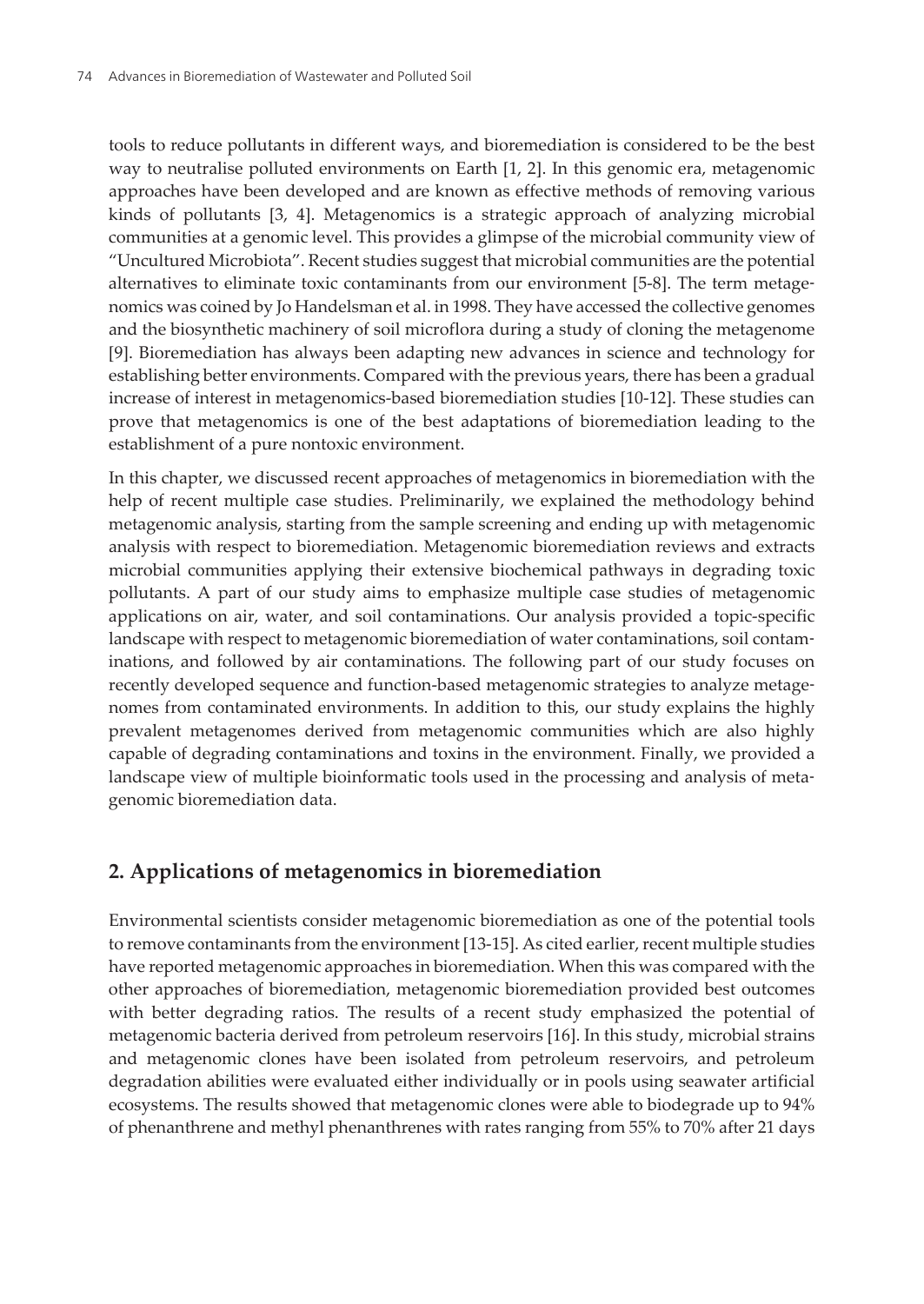[[16\]](#page-12-0). The authors concluded that bacterial strains and metagenomic clones showed high petroleum-degrading potential.

Metagenomic approaches in bioremediation aid in comprehending the characteristics of bacterial communities in different kinds of contaminated environments. A metaproteogenomic study was carried out on long-term adaptation of bacterial communities in metal-contami‐ nated sediments [\[17](#page-12-0)]. The aim of this study was to understand the effect of a long-term metal exposure (110 years) on sediment microbial communities. In this study, the authors selected two freshwater sites differing by one order of magnitude in metal levels. The samples extracted from the two sites were compared by shotgun metaproteogenomics which resulted in a total of 69–118 Mpb of DNA and 943–1241 proteins. The two communities were found to be functionally very similar. However, significant genetic differences were observed for three categories: synthesis of exopolymeric substances, virulence and defense mechanisms, and elements involved in horizontal gene transfer. This study can be considered as a best example of advanced metagenomic approaches applied in bioremediation of different contaminated environments.

# **3. Metagenomic bioremediation of different contaminations**

The environment where human activity abounds is being more polluted and contaminated by different kinds of toxic contaminants [[18](#page-12-0)[-20](#page-13-0)]. The contaminations are diverse and cover almost all sources of life including water, soil, and air which are considered the most important sources of life [[21-23\]](#page-13-0). Metagenomic analysis is applied to multiple kinds of polluted environments primarily soil- and water-contaminated environments [[24, 25](#page-13-0)].

## **3.1. Metagenomic bioremediation of soil contaminations**

Soil contamination is a serious contamination [[26, 27](#page-13-0)] as soil is considered as one of the major sources of life [\[28](#page-13-0)]. Compared with other approaches of bioremediation, microbial and environmental researches are more inclined in applying metagenomic approaches to biore‐ mediation [[10,](#page-12-0) [29](#page-13-0), [30](#page-13-0)]. A recent case study discusses the metagenomic analysis of arctic soils contaminated by high concentration of diesel in Canada [[31\]](#page-13-0). As this study was on arctic soils, the objective framed was to trace out microorganisms and their functional genes which are abundant and active during hydrocarbon degradation at cold temperature. In this study, scientists have sequenced the soil metagenome and performed reverse-transcriptase real-time PCR (RT-qPCR) to quantify the expression of several hydrocarbon-degrading genes. Pseudomonas species were detected as the most abundant organisms in diesel-contaminated soils at cold environments. RT-qPCR assays confirmed that Pseudomonas and Rhodococcus species actively expressed hydrocarbon degradation genes in arctic biopile soils. The results of this study indicated that biopile treatment leads to major shifts in soil microbial communities which favors aerobic bacteria to degrade hydrocarbons [\[31](#page-13-0)].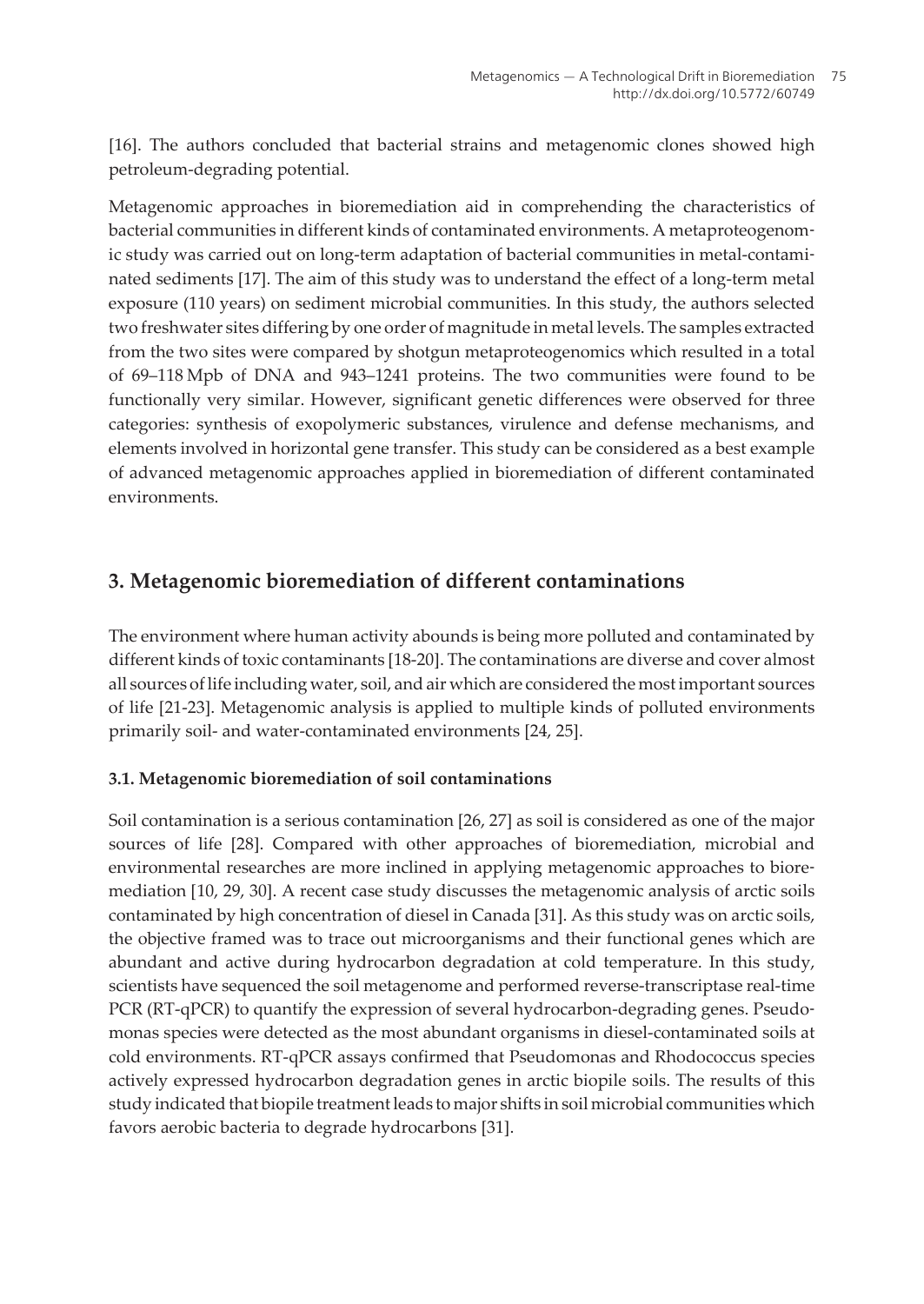#### **3.2. Metagenomic bioremediation of water contaminations**

Water pollution has dramatically increased in comparison with the conditions of the 20th century [[32, 33\]](#page-14-0). Metagenomic application in the bioremediation of water contamination is one of the best ways to reduce water contaminations [[34-37\]](#page-14-0). Recent multiple case studies suggest that metagenomic applications have been widely used for the identification and treatment of pollutants and contaminations in the sea, ground water, and drinking water [\[34-37](#page-14-0)]. A recent research performed at the Gulf of Mexico beaches precisely talks about the longitudinal metagenomic analysis of water and soil affected by deepwater horizon oil spill [[34\]](#page-14-0). Approximately 7×105 cubic meters of crude oil were released into the Gulf of Mexico as a consequence of deepwater horizon drilling rig explosion, where thousands of square miles of the earth's surface were covered in crude oil. During this study, researchers performed high throughput DNA sequencing of close-to-shore water and beach soil samples before and during the appearance of oil in Louisiana and Mississippi. The sequencing results have identified an unusual increase in the human pathogen *Vibrio cholera*, a sharp increase in *Rickettsiales sp.*, and decrease of *Synechococcus sp.* in water samples [[34\]](#page-14-0). In addition, a metagenomic analysis was also performed for the bioremediation of hexavalent chromium-contaminated water that existed in fixed-film bioreactor [[38\]](#page-14-0). This study talks about hexavalent chromium  $(Cr<sup>6+</sup>)$ contamination from a dolomite stone mine in Limpopo Province, South Africa, causing extensive groundwater contamination. To restrict any further negative environmental impact at the site, an effective and sustainable treatment strategy for the removal of up to 6.49 mg/l  $Cr<sup>6+</sup>$  from the groundwater was developed. The microbial community shifted in relative dominance during operation to establish an optimal metal-reducing community, including *Enterobactercloacae*, *Flavobacterium sp.* and *Ralstonia sp.,* which achieved 100% reduction. This study provides a glimpse of effective demonstration of a biological chromium (VI) bioreme‐ diation system [\[38](#page-14-0)].

# **4. Metagenomic strategies and tools for bioremediation**

Advanced scientific technology has given rise to the advancements in research tools applied in different fields of scientific research [\[39](#page-14-0)]. These technologically advanced inventions have driven scientific researchers towards finding out some unrevealed things of nature [[40\]](#page-14-0). Multiple technologies have started getting embedded to metagenomics for a better understanding of biological and life sciences [\[41](#page-14-0)]. Thus, in this section, we have dis‐ cussed recent major metagenomic strategies and tools applied in the process of metagenomic bioremediation.

#### **4.1. Screening of metagenomes from polluted environments**

Identification and screening of metagenomes from polluted environments are crucial in a metagenomic study. The microbial community interaction can be detected precisely when metagenomes are finely screened from a contaminated environment. A methodology pro‐ posed from a recent study [\[42](#page-14-0)] suggested an updated technology of high throughput genetic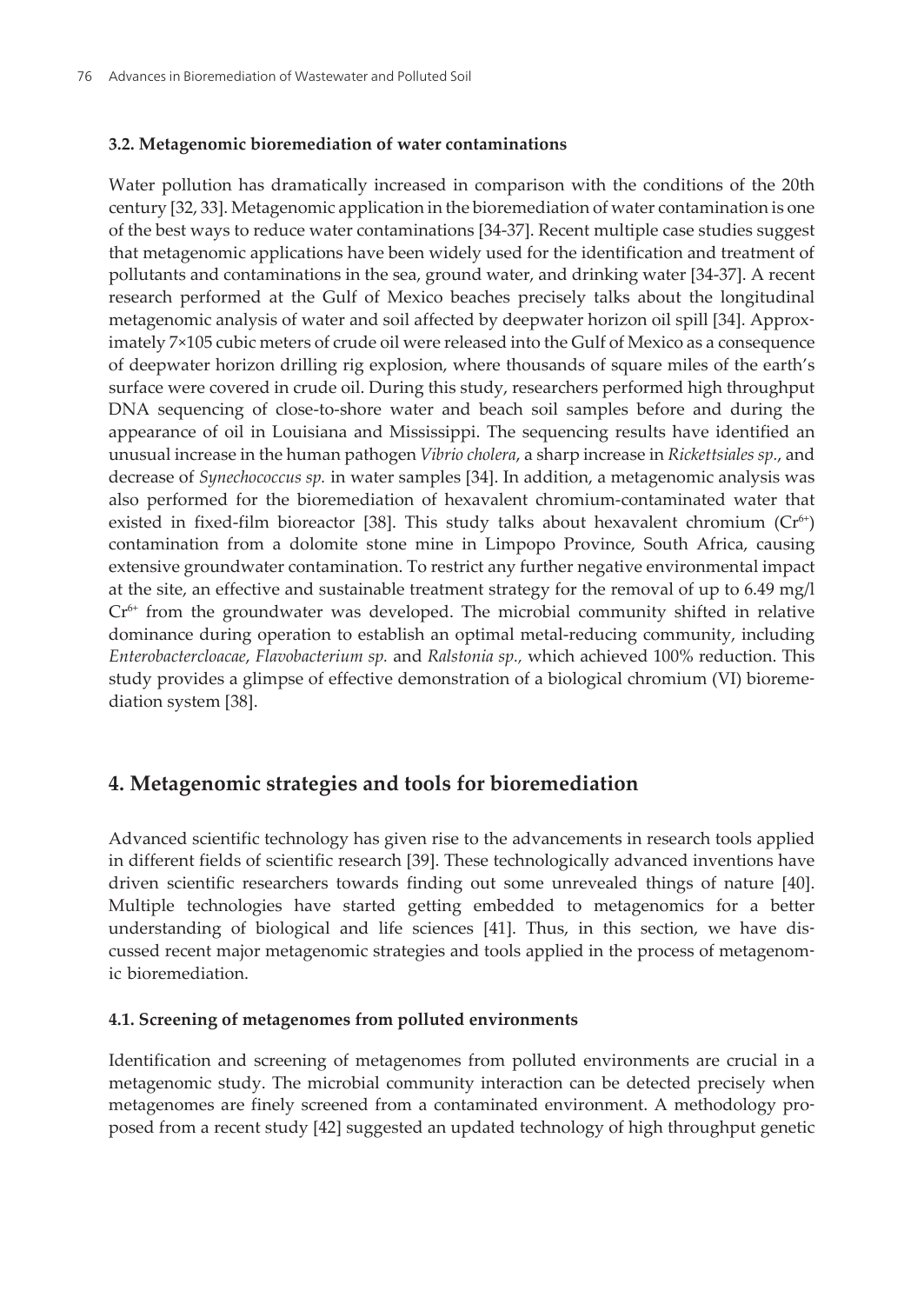<span id="page-4-0"></span>screening of a soil metagenomic library. The study was initiated by adding a typical composition of oligonucleotide probes to soil metagenomic DNA for hybridization. The pooled radiolabeled probes were designed to target genes encoding specific enzymes. The soil metagenomic DNA of fosmid clone library were spotted on high-density membranes before the addition of oligonucleotide probes. This next step was followed by affiliation of positive hybridizing spots to the corresponding clones in the library and sequencing of metagenomic inserts.



**Figure 1.** An ideal systematic workflow of steps involved in contaminated-soil metagenomics.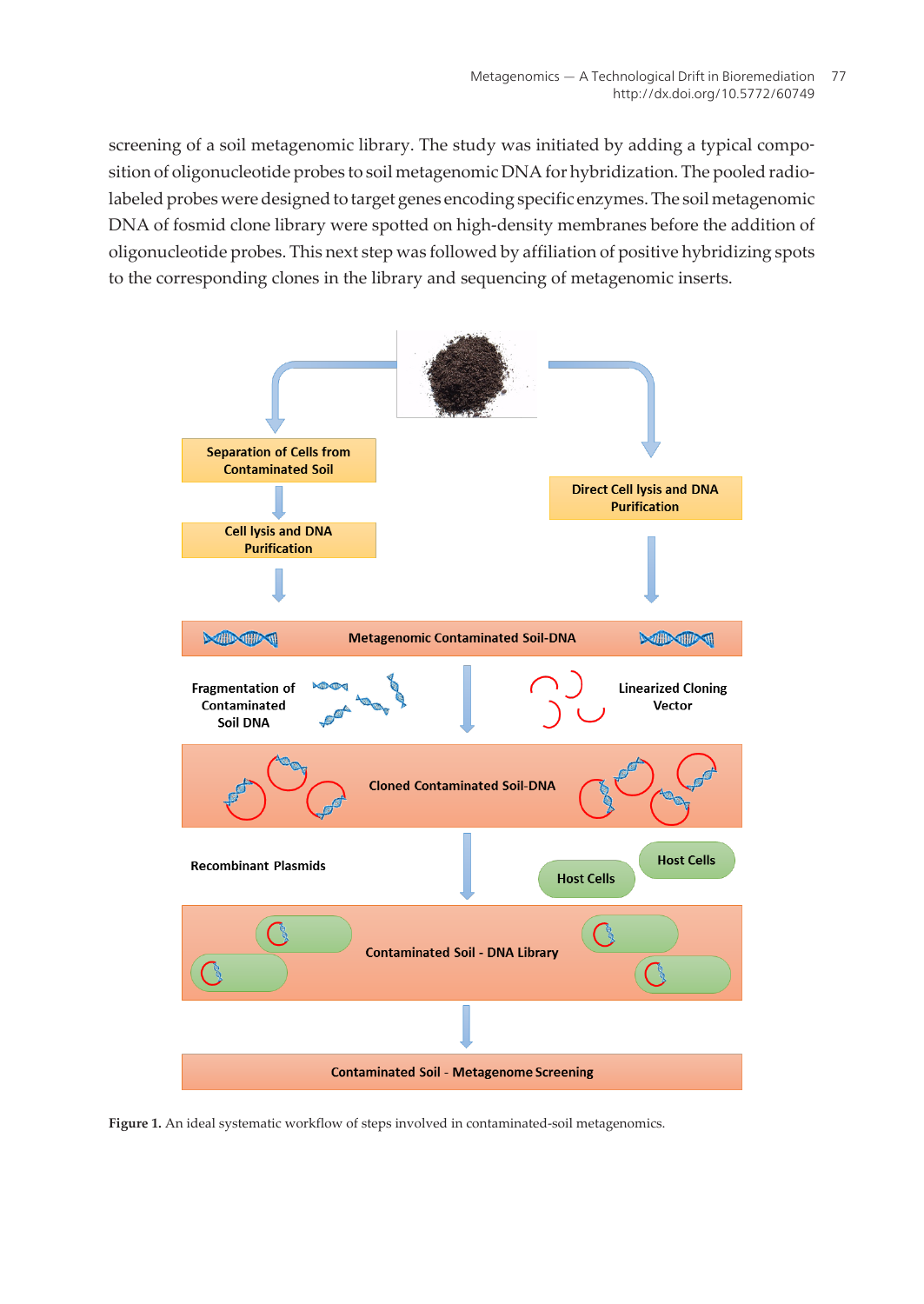When assembly and annotation were completed, new coding DNA sequences related to genes of interest were identified with low protein similarity against the closest hits in the databases. This work basically highlights the sensitivity of DNA/RNA hybridization techniques as an effective and complementary way to recover novel genes from large metagenomic clone libraries with respect to soil microbiota. Nevertheless, multiple molecular biological-based techniques [\[43](#page-14-0)] may also be applied during the process of metagenome extraction and screening. The basic workflow of extracting metagenomes out of contaminated soil has been explained in [Fig. 1](#page-4-0). The steps were initiated by collecting contaminated soil from the environment. The collected contaminated soil sample can be processed in two ways; one is by direct cell lysis and DNA purification and second, by separation of cells from contaminated soil and then followed by cell lysis and DNA purification. The isolated DNA is then cloned using specific cloning vectors. The cloned contaminated soil DNA is then delivered into host cells using different gene delivery systems. The multiplied host cells containing contaminated soil DNA forms a Metagenome library and these contaminated soil metagenomes were then screened. A recent study conducted screening of biosurfactant producers from petroleum hydrocarbon contaminated sources in cold marine environments. In this study, the researchers have isolated and characterized 55 biosulphant microbiota of 8 different genera including 1 *Alcanivorax*, 1 *exiguobacterium*, and 2 *halomonas* strains [\[44](#page-14-0)].

### **4.2. Florescence-Activated Cell sorting (FACS)**

Florescence-activated cell sorting is one of the most widely used cell sorting techniques which is applied to sort microbial cells based on florescence during the process of metagenomic screening [\[45](#page-15-0)], with an accuracy rate of 5,000 cells per second [\[46](#page-15-0)]. Figure 2 shows the schematic flow of SIGEX and intercellular biosensors methods. High-throughput screening does not require a selectable phenotype. This phenomenon has led to the focus on phenotypes such as pigments that are readily visible providing the use of fluorescence-activated cell sorting. Moreover, FACS can be used to detect expression of certain types of genes by regulation of a fluorescent biosensor present in the same cell as the metagenomic DNA [\[47](#page-15-0), [48\]](#page-15-0). Hence, these screen methods will be a critical tool for rapid selection of cells from metagenomic libraries.

## **4.3. Metagenomic sequencing strategies**

Genome sequencing technologies have been frequently upgraded [\[49](#page-15-0)] since the completion of the human genome at the beginning of the 21<sup>st</sup> century [\[50](#page-15-0)]. Multiple next-generation genomic sequencing strategies are applied to sequence the metagenomes of different microbial communities [[51,](#page-15-0) [52\]](#page-15-0). Sequencing technologies were initiated by the Sangers sequencing method which was widely used during the process of human genome sequencing [[53,](#page-15-0) [54\]](#page-15-0). Technological drift has gifted next-generation sequencing techniques like pyrosequencing [[55,](#page-15-0) [56\]](#page-15-0), ligation sequencing [\[57,](#page-15-0) [58](#page-16-0)], reverse terminator [\[60](#page-16-0), [61\]](#page-16-0), and single-molecule sequence by synthesis [[62, 63](#page-16-0)], providing a high throughput that reads comparatively in less time [[64-66\]](#page-16-0). A comparative overview of recent sequencing technologies applied in metagenome sequenc‐ ing is provided in [Table 1](#page-6-0) for a more detailed understanding. However, most metagenomics researchers prefer the pyrosequencing method for sequencing the metagenomes of microbial communities [[67-70\]](#page-16-0).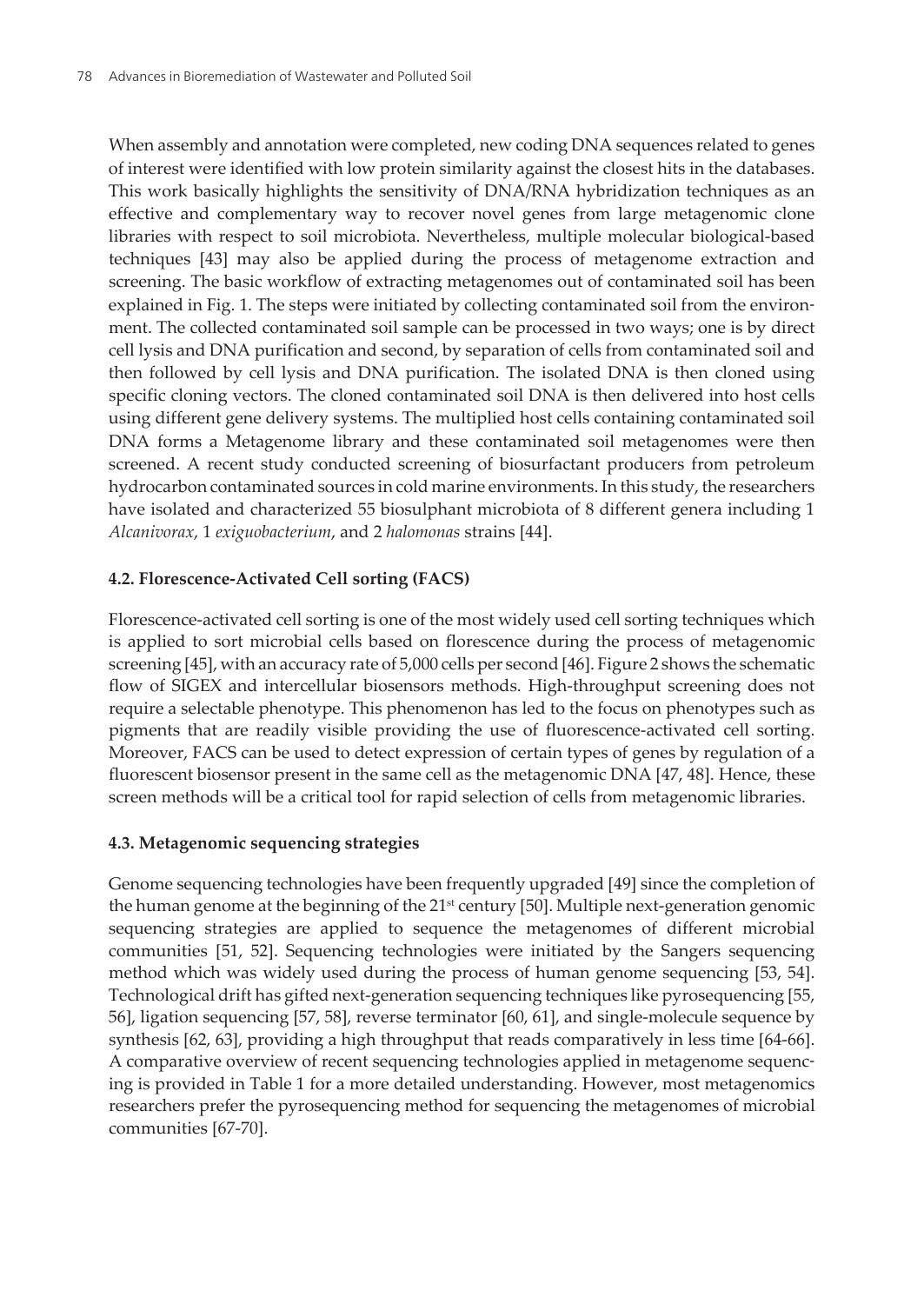<span id="page-6-0"></span>

Figure 2. Systematic workflow representing the examples of high-throughput screens of (A) SIGEX and an (B) intracellular biosensor. SIGEX exploits the principle that catabolic genes are often substrate-induced by fusing a promoterless GFP to the metagenomic DNA and identifying clones in which GFP production is induced by the substrate of interest. An intracellular biosensor detects biologically active small molecules. GFP expression is dependent on the presence of a small molecule that activates a regulator. Finally, FACS is used to sort the GFP+ and GFP- cells separately.

| Sequence                                    | Read                | Amplification       | Data                                | Templates   | Commercially                       |  |
|---------------------------------------------|---------------------|---------------------|-------------------------------------|-------------|------------------------------------|--|
| <b>Reaction Method</b>                      | Length              |                     | Production                          | per run     | Available as                       |  |
| Sanger's Method                             | $~500$ to 1,100 PCR |                     | 1 Mb per day                        | 96          | ABI 3730xl                         |  |
| Pyrosequencing                              | ~100                | Emulsion PCR        | 400 Mb per run in<br>7.5 to 8 hours | 1,000,000   | 454 FLX Roche                      |  |
| Reverse Terminator                          | 36 to 175           | Bridge PCR          | >17 Gb per run in<br>3 to 6 days    | 40,000,000  | Illumina SOLEXA<br>Genome Analyser |  |
| Ligation Sequencing                         | ~50                 | <b>Emulsion PCR</b> | 10 to 15 $Gb$ per<br>run in 6 days  | 85,000,000  | <b>ABI SOLiD</b>                   |  |
| Single Molecule<br>Sequence by<br>Synthesis | 30 to 35            | None                | 21 to 28 Gb per<br>run in 8 days    | 800,000,000 | Helicos Heliscope                  |  |

**Table 1.** A Comparative overview of next-generation sequencing technologies applied in metagenome sequencing

# **5. Prevalent metagenomes for bioremediation**

Metagenomes extracted from uncultured microbial communities from multiple contaminant sites are screened and further identified for degrading properties [\[71](#page-17-0)]. Microbial communities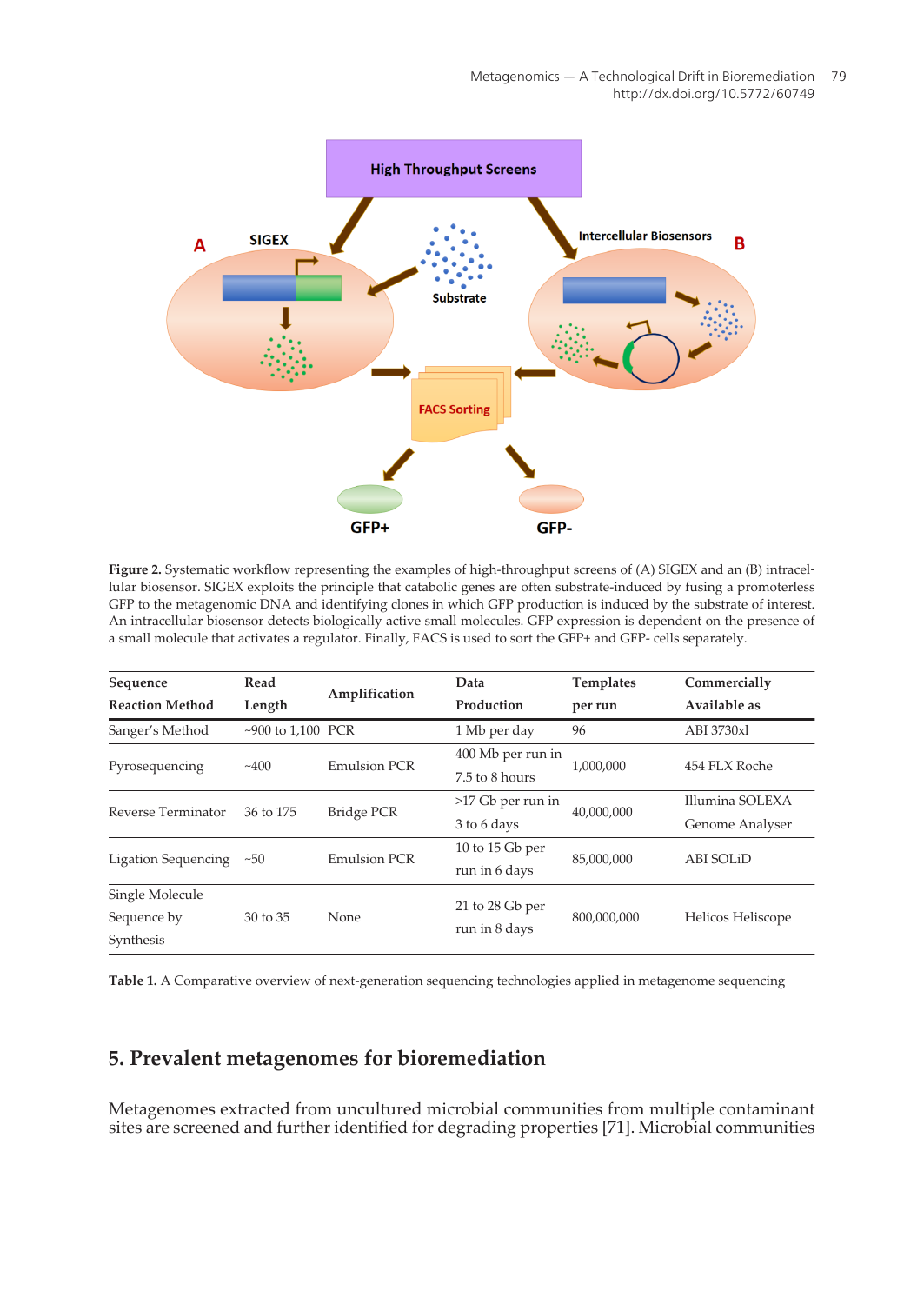vary according to the characteristics of source and site of contamination [[72\]](#page-17-0). A metagenomic analysis conducted on the heavy metal-contaminated groundwater revealed metagenomes of γ- and β-Proteobacteria dominated by *Rhodanobacter*-like γ-proteobacterial and *Burkholderia*like β-proteobacterial species from the habitat of extremely high levels of uranium, nitrate, technetium and various organic contaminants [\[73](#page-17-0)]. Moreover, multiple metagenome projects have been taking place around the world; we have sorted out a list of multiple environmental metagenome projects with top microbe having the highest percentage of presence in the metagenomic community (Table 2). Studies on microbial adaptation of toxic environments may give rise to trace new metagenomic communities useful for efficient bioremediation. Specific functions and interactions of microbial communities with respect to contaminationdegrading capabilities can be a result of environmental-based gene switching in the metagenomes.

|                           | Percentage of |                 |                                                    |               |
|---------------------------|---------------|-----------------|----------------------------------------------------|---------------|
| <b>Top Phylum</b>         | Presence in   | Domain          | <b>Metagenome Projects</b>                         | Source        |
|                           | Community     |                 |                                                    |               |
| Actinobacteria            | 38.04         | Bacteria        | <b>BASE</b> - Biomes of Australian Soil            | Soil          |
|                           |               |                 | Environments                                       |               |
| Chlorobi                  | 56.04         | Bacteria        | Antarctica Aquatic Microbial                       | Environmental |
|                           |               |                 | Metagenome                                         |               |
| Actinobacteria            | 38.21         | Bacteria        | American Lake Mendota metagenome                   | Water         |
| Proteobacteria            | 31.62         | Bacteria        | Swedish Lake Vattern metagenome                    | Water         |
| Proteobacteria            | 29.68         | Bacteria        | Detoxification of arsenic mediated by              | Environmental |
|                           |               |                 | microbial sulphate reduction in                    |               |
|                           |               |                 | Mediterranean marine sediments                     |               |
| Proteobacteria            | 48.12         | Bacteria        | Illumina and 454-based                             | Environmental |
|                           |               |                 | metatranscriptomic analyses of a                   |               |
|                           |               |                 | diatom-induced bacterioplankton                    |               |
|                           |               |                 | bloom in the North Sea                             |               |
| Unassigned Bacteria 34.8  |               | Bacteria        | Functional metagenomic profiling of                | Soil          |
|                           |               |                 | Tibetan Plateau soils affected by                  |               |
|                           |               |                 | permafrost or seasonal freezing                    |               |
| Euryarchaeota             | 22.71         | Archaea         | Lonar Lake Sediment prokaryotic                    | Water         |
|                           |               |                 | metagenome                                         |               |
| Unassigned Bacteria 53.84 |               | Bacteria        | Metagenome of a microbial consortium Environmental |               |
|                           |               |                 | obtained from the tuna oil field in the            |               |
|                           |               |                 | Gippsland Basin, Australia                         |               |
| Actinobacteria            | 27.1          | <b>Bacteria</b> | Meta soil                                          | Soil          |

**Table 2.** List of multiple environmental metagenome projects with top microbe having the highest percentage of presence in the metagenomic community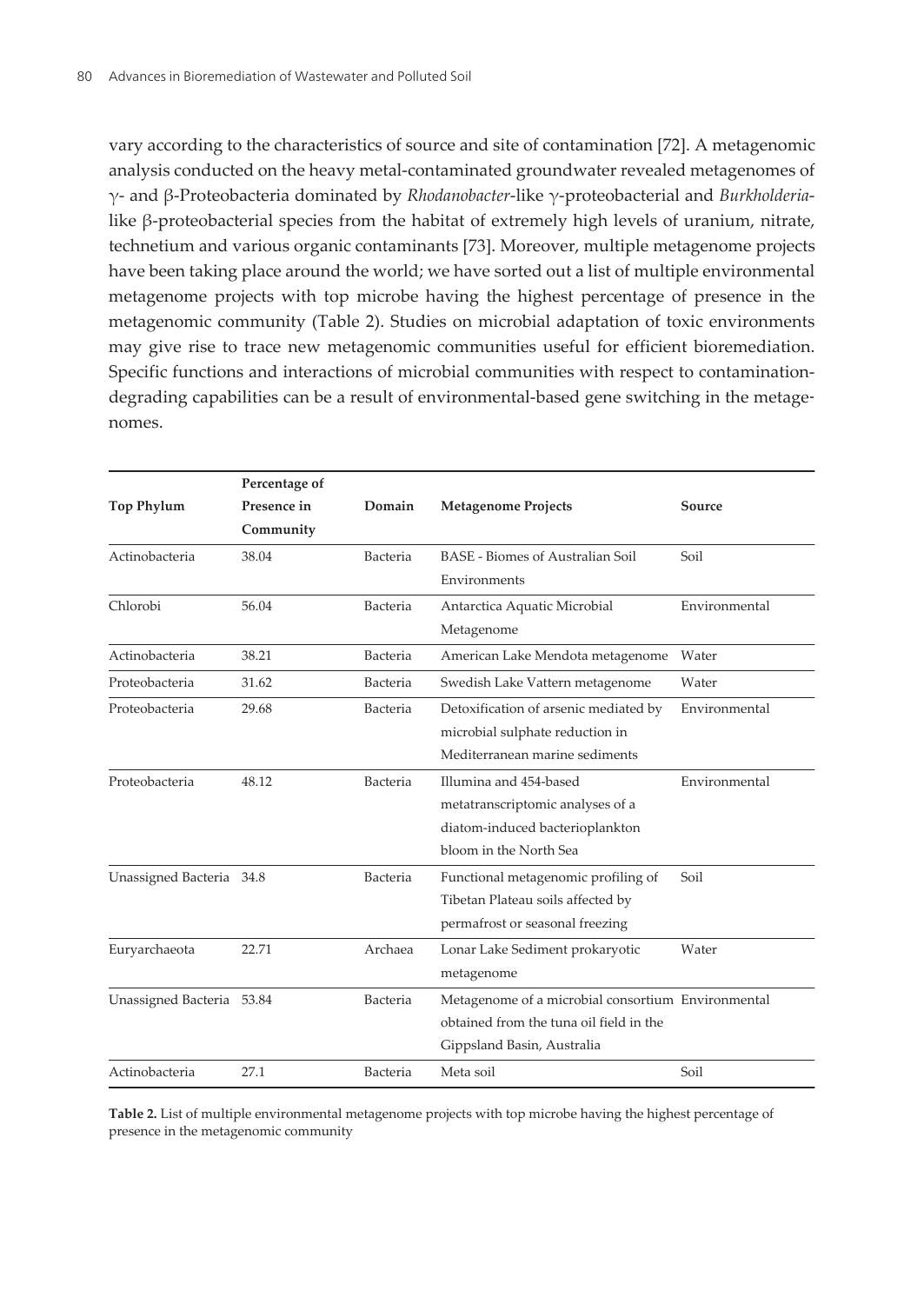# **6. Bioinformatic tools for metagenomic bioremediation**

In the last two decades, bioinformatics has been advanced and simultaneously adapted to multiple fields of science such as basic sciences and advanced applied sciences [\[74](#page-17-0)]. Our previous study has given a glance of basic applications of bioinformatics in bioremediation [[75\]](#page-17-0). Bioinformatics holds multiple tasks in the field of metagenomic bioremediation, majorly during metagenomic data analysis [\[76](#page-17-0), [77\]](#page-17-0). A special issue on bioinformatics approaches and tools for metagenomic analysis has provided an advanced view towards comprehensive bioinformatic tools and methodologies used in metagenomics [\[78](#page-17-0)].

Multiple metagenomic projects are generating a large chunk of metagenomic sequence data challenging bioinformatics to develop more robust and better tools to analyze metagenomic sequence data. A recent study reveals the metagenomic characterization of soil microbial community using metagenomic approaches [\[79](#page-17-0)]. In this study, researchers have used 33 publicly available metagenomes obtained from diverse soil sites and integrated some state-ofthe-art computational tools to explore the phylogenetic and functional characteristics of the microbial communities in soil. Recently, multiple advancements have taken place in the field of bioinformatics with respect to metagenomic bioremediation. In this section, most of our study focuses on recent bioinformatic tools and datasets majorly used in the analysis of metagenomic data in bioremediation. A comparative overview of functions and suitability of mostly used tools for metagenomic analysis is given in [Table 3.](#page-10-0)

### **6.1. MEGAN**

Meta Genome Analyzer (MEGAN) is one of the most widely used software tools for efficiently analyzing large chunks of metagenomic sequence data [[80,](#page-17-0) [81\]](#page-17-0). This tool is most preferably used to interactively analyze and compare metagenomic and metatranscriptomic data, taxonomically and functionally. To perform taxonomic analysis, the program places reads onto the NCBI taxonomy and functional analysis is performed by mapping reads to the SEED, COG, and KEGG classifications. In addition, samples can be compared taxonomically and function‐ ally, using a wide range of charting and visualization techniques like co-occurrence plots. This software also performs PCoA (Principle Coordinate Analysis) and clustering methods allowing high-level comparison of large numbers of samples [\[82](#page-17-0)]. Different attributes of the samples can be captured and used during analysis. Moreover, MEGAN supports different input formats of data and is capable of exporting the results of analysis in different text-based and graphical formats. Multiple methods of analysis, acceptance and comparison of high throughput data, robustness and being easy-to-handle are some of the features that made MEGAN as one of the most used metagenome analyzers.

## **6.2. SmashCommunity**

Simple Metagenomics Analysis SHell for microbial communities (SmashCommunity) is a stand-alone metagenomic annotation and analysis pipeline that shares design principles and routines with SmashCell [[83\]](#page-17-0). It is suitable for data delivered from Sanger and 454 sequencing technologies. It supports state-of-the-art software for essential metagenomic tasks such as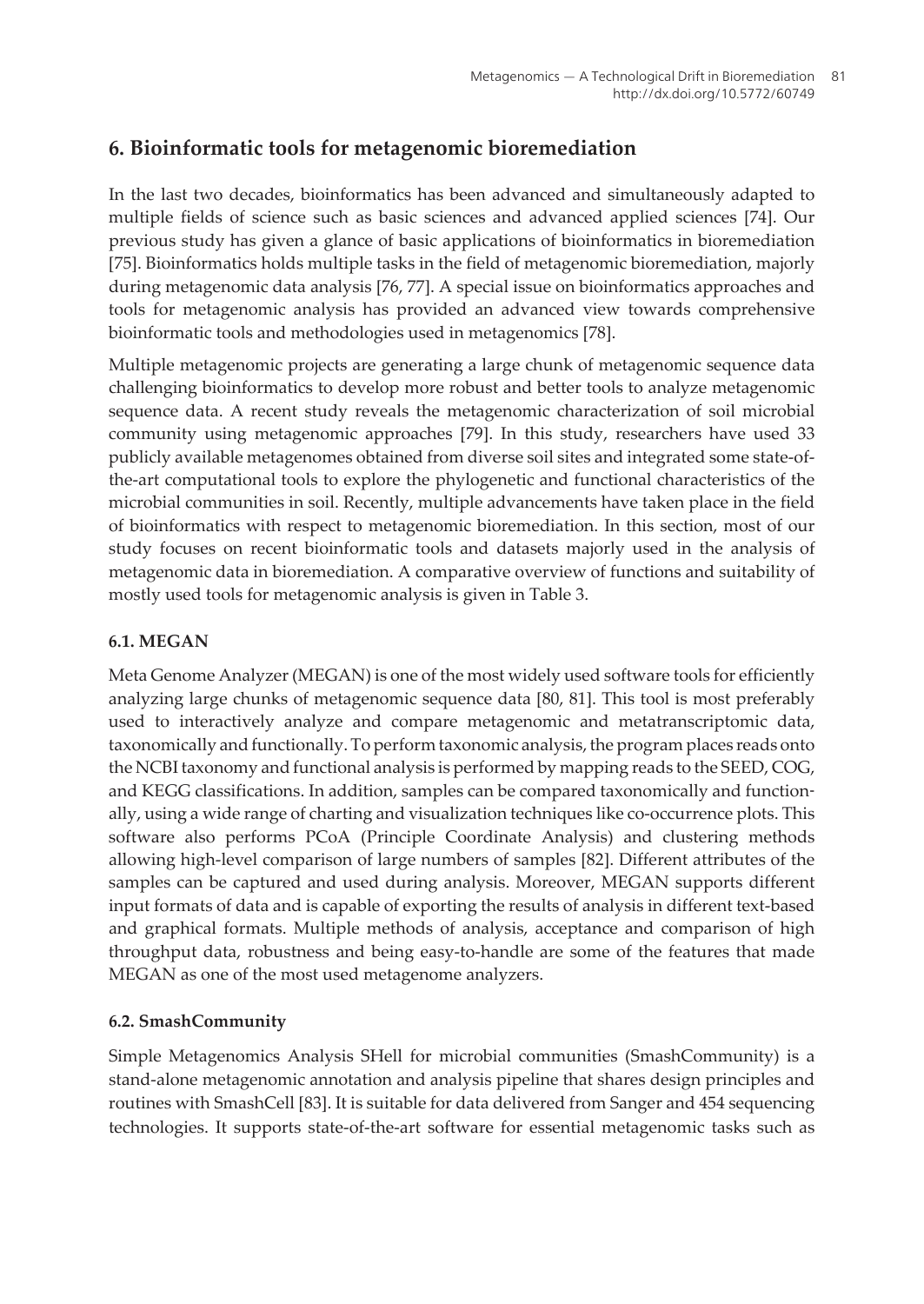assembly and gene prediction. It also provides tools to estimate the quantitative phylogenetic and functional compositions of metagenomes, to compare compositions of multiple metagenomes, and to produce intuitive visual representations of such analyses [\[84](#page-18-0)]. It provides optimized parameter sets for Arachne and Celera for metagenome assembly, and GeneMark and MetaGene for predicting protein coding genes on metagenomes. SmashCommunity also includes scripts for downstream analysis of datasets. They can generate intuitive tree-based visualizations of results using the batch access API of the interactive Tree of Life (iTOL) web tool. SmashCommunity can also compare multiple metagenomes using these profiles, cluster them based on a relative entropy-based distance measure suitable for comparing such quantitative profiles, perform bootstrap analysis of the clustering, and generate visual representation of the clustering results.

#### **6.3. CAMERA**

Community Cyberinfrastructure for Advanced Microbial Ecology Research and Analysis (CAMERA) is a database and associated computational infrastructure that provides a single system for depositing, locating, analyzing, visualizing, and sharing data about microbial biology through an advanced web-based analysis portal [[85\]](#page-18-0). CAMERA holds a huge chunk of data including environmental metagenomic and genomic sequence data, associated environmental parameters, pre-computed search results, and software tools to support powerful cross-analysis of environmental samples. CAMERA works on a pattern of collecting and linking metadata relevant to environmental metagenome datasets with annotation in a semantically aware environment that allows users to write expressive semantic queries to the database. It also provides data submission tools to allow researchers to share and forward data to other metagenomic sites and community data archives. CAMERA can be best considered as a complete genome-analysis tool allowing users to query, analyze, annotate, and compare metagenome and genome data [\[86](#page-18-0)].

#### **6.4. MG-RAST**

Rapid Annotation using Subsystems Technology for Metagenomes (MG-RAST) is an auto‐ mated analysis platform for metagenomes, providing quantitative insights into microbial populations based on sequence data [[87\]](#page-18-0). This pipeline performs quality control, protein prediction, clustering, and similarity-based annotation on nucleic acid sequence datasets using a number of bioinformatic tools. Users can upload raw sequence data in FASTA format; the sequences will be normalized and processed, and summaries will be automatically generated. The MG-RAST server provides several methods of access to different data types, including phylogenetic and metabolic reconstructions, and has the ability to compare metabolism and annotations of one or more metagenomes and genomes. In addition, the server also offers a comprehensive search capability. The pipeline is implemented in Perl by using a number of open-source components, including the SEED framework, NCBI BLAST, SQLite, and Sun Grid Engine.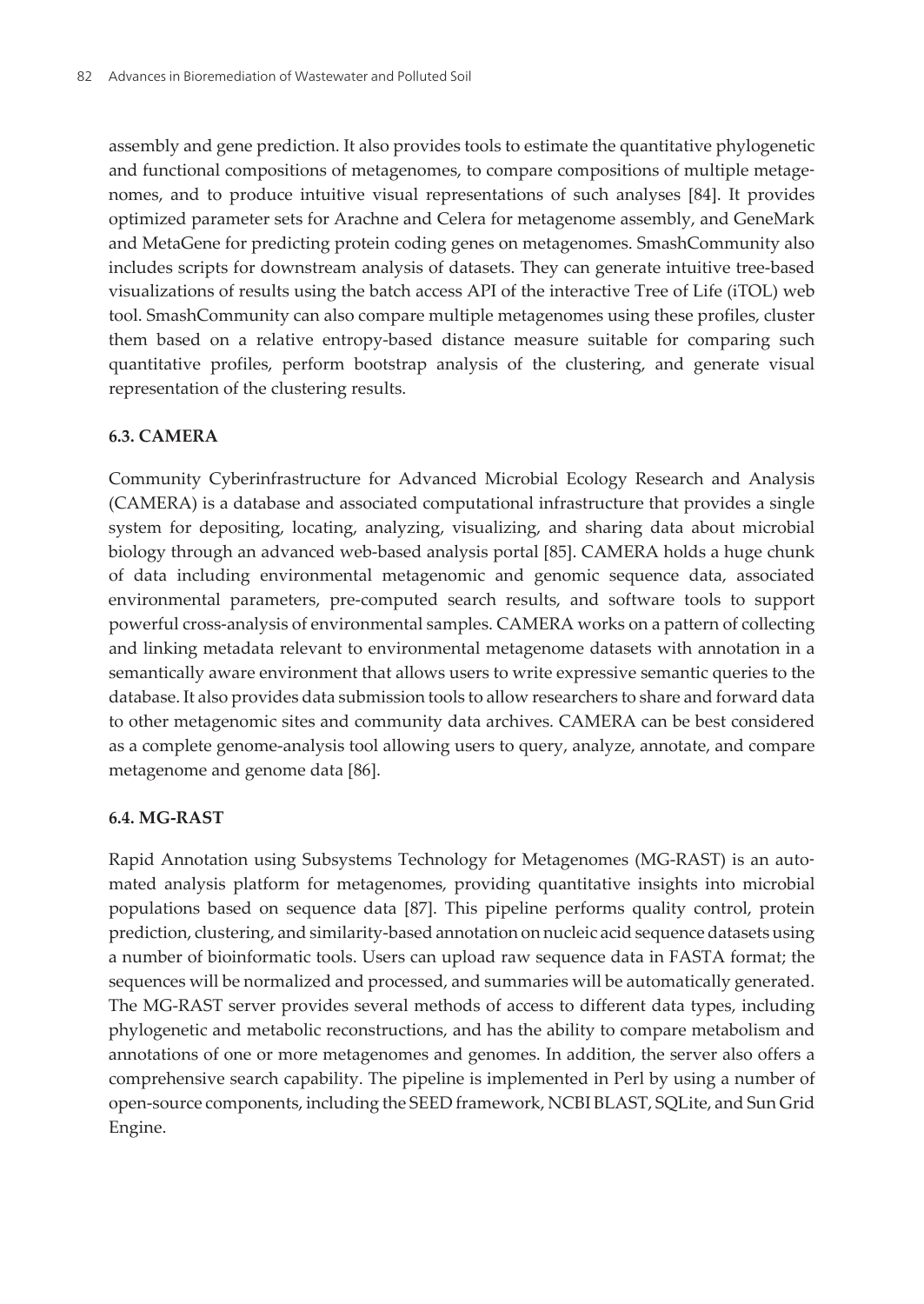<span id="page-10-0"></span>

| Suitability                | SmashCommunity           | <b>MG-RAST</b> | IMG/M                    | <b>RAMMCAP</b>    | <b>MEGAN</b>   | <b>MOTHUR</b>            |
|----------------------------|--------------------------|----------------|--------------------------|-------------------|----------------|--------------------------|
| Single Genomes             | $\overline{\phantom{m}}$ |                | $^{+}$                   | $^{+}$            | $\overline{a}$ | $\overline{\phantom{a}}$ |
| Single Cell                |                          |                | $\overline{a}$           | $\qquad \qquad -$ | ٠              |                          |
| Genomes                    |                          |                |                          |                   |                |                          |
| Shotgun                    | $\ddot{}$                | $^{+}$         | $\! +$                   | $\ddot{}$         | $^+$           |                          |
| Metagenomes                |                          |                |                          |                   |                |                          |
| 16S rDNA                   | $^{+}$                   | $^{+}$         | $\overline{\phantom{a}}$ | $\! + \!\!\!\!$   | $^{+}$         | $^{+}$                   |
| Metagenomes                |                          |                |                          |                   |                |                          |
| <b>Functions</b>           |                          |                |                          |                   |                |                          |
| Assembly                   | $^{+}$                   |                | $\ddot{}$                |                   |                |                          |
| <b>Gene Prediction</b>     | $^{+}$                   |                | $\ddot{}$                | $+$               |                |                          |
| <b>Functional Analysis</b> | $^{+}$                   | $^{+}$         | $\ddot{}$                | $^{+}$            | $^{+}$         |                          |
| Taxonomy                   | $^{+}$                   | $^{+}$         | $\ddot{}$                | $^{+}$            | $^{+}$         | $\ddot{}$                |
| Assignment                 |                          |                |                          |                   |                |                          |
| Comparative                | $^{+}$                   | $\ddot{}$      | $\ddot{}$                | $\ddot{}$         | $^{+}$         | $\ddot{}$                |
| Analyses                   |                          |                |                          |                   |                |                          |
| Data Management            | $\ddot{}$                |                | $\! + \!\!\!$            | $\qquad \qquad -$ | $\overline{a}$ |                          |
| $+Yes, -No$                |                          |                |                          |                   |                |                          |

**Table 3.** A comparative overview of functions and suitability of mostly used tools for metagenomic analysis

#### **6.5. IMG/M**

Integrated Microbial Genomes and Metagenomes (IMG/M) system supports annotation, analysis, and distribution of microbial genome and metagenome datasets. IMG/M provides comparative data using analytical tools extended to handle metagenome data, together with metagenome-specific analysis [\[88](#page-18-0), 89]. IMG/M consists of samples of microbial community aggregate genomes integrated with IMG's comprehensive set of genomes from all three domains of life: plasmids, viruses, and genome fragments. Function-based comparison of metagenome samples and genomes is provided by analytical tools that allow examination of the relative abundance of protein families, functional families or functional categories across metagenome samples and genomes. It seems like registered users can gain more advantage out of IMG/M as the tools focus on handling substantially larger metagenome datasets, are available only to registered users as part of the 'My IMG' toolkit, and support specifying, managing, and analyzing persistent sets of genes, functions, genomes or metagenome samples and scaffolds.

## **7. Summary**

Metagenomics is a strategic approach for analyzing microbial communities at a genomic level. This gives a glimpse towards the microbial community view of "Uncultured Microbiota". Bioremediation has always been adapting new advances in science and technology for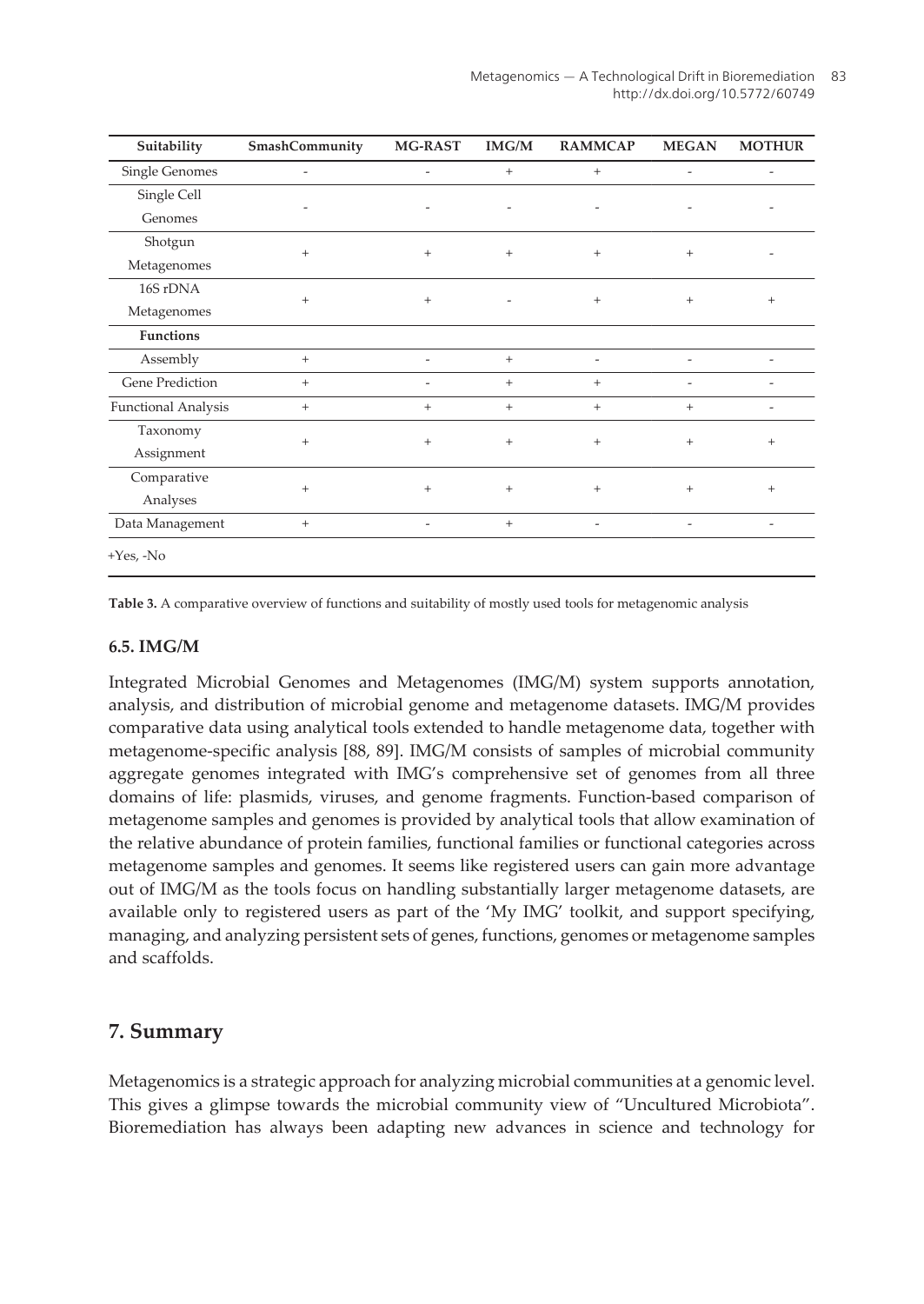<span id="page-11-0"></span>establishing better environments, and metagenomics can be considered as one of the best adaptations ever. Identification and screening of metagenomes from the polluted environ‐ ments are crucial in a metagenomic study. The second section emphasizes recent multiple case studies explaining the approaches of metagenomics in bioremediation. Accordingly, the third section speaks about metagenomic bioremediation in different contaminated environments such as soil and water. The fourth section explains different sequences and function-based metagenomic strategies and tools starting from providing a detailed view of metagenomic screening, FACS, and multiple advanced metagenomic sequencing strategies. The fifth section deals with the prevalent metagenomes in bioremediation giving a list of different prevalent metagenomic organisms and their respective projects. The last section gives a detailed view of different major bioinformatic tools and datasets most prevalently used in metagenomic data analysis and processing during metagenomic bioremediation.

# **Author details**

Pratap Devarapalli and Ranjith N. Kumavath\*

\*Address all correspondence to: rnkumavath@gmail.com

Department of Genomic Science, Central University of Kerala, Riverside Transit Campus, Padanakkad, Nileshwer, Kasaragod, Kerala, India

## **References**

- [1] Baker, K. H., & Herson, D. S. (1994). Bioremediation. McGraw-Hill, Inc.
- [2] Cookson Jr, J. T. (1995). Bioremediation engineering: design and application. McGraw-Hill, Inc.
- [3] Bashir, Y., Pradeep Singh, S., & Kumar Konwar, B. (2014). Metagenomics: An Appli‐ cation Based Perspective. Chinese Journal of Biology..
- [4] Joshi, M. N., Dhebar, S. V., Bhargava, P., Pandit, A. S., Patel, R. P., Saxena, A. K., & Bagatharia, S. B. (2014). Metagenomic approach for understanding microbial popula‐ tion from petroleum muck. Genome Announcements, 2(3), e00533-14.
- [5] Duarte, M. "Functional soil metagenomics: elucidation of polycyclic aromatic hydro‐ carbon degradation potential after 10 years of *in situ* bioremediation." Annual Meet‐ ing and Exhibition (2014). Society for Industrial Microbiology & Biotechnology.
- [6] Prasad, Rajendra. "New approaches and insights into bioremediation of hazardous waste." Reviews on environmental health. 29.1-2 (2014): 33-35.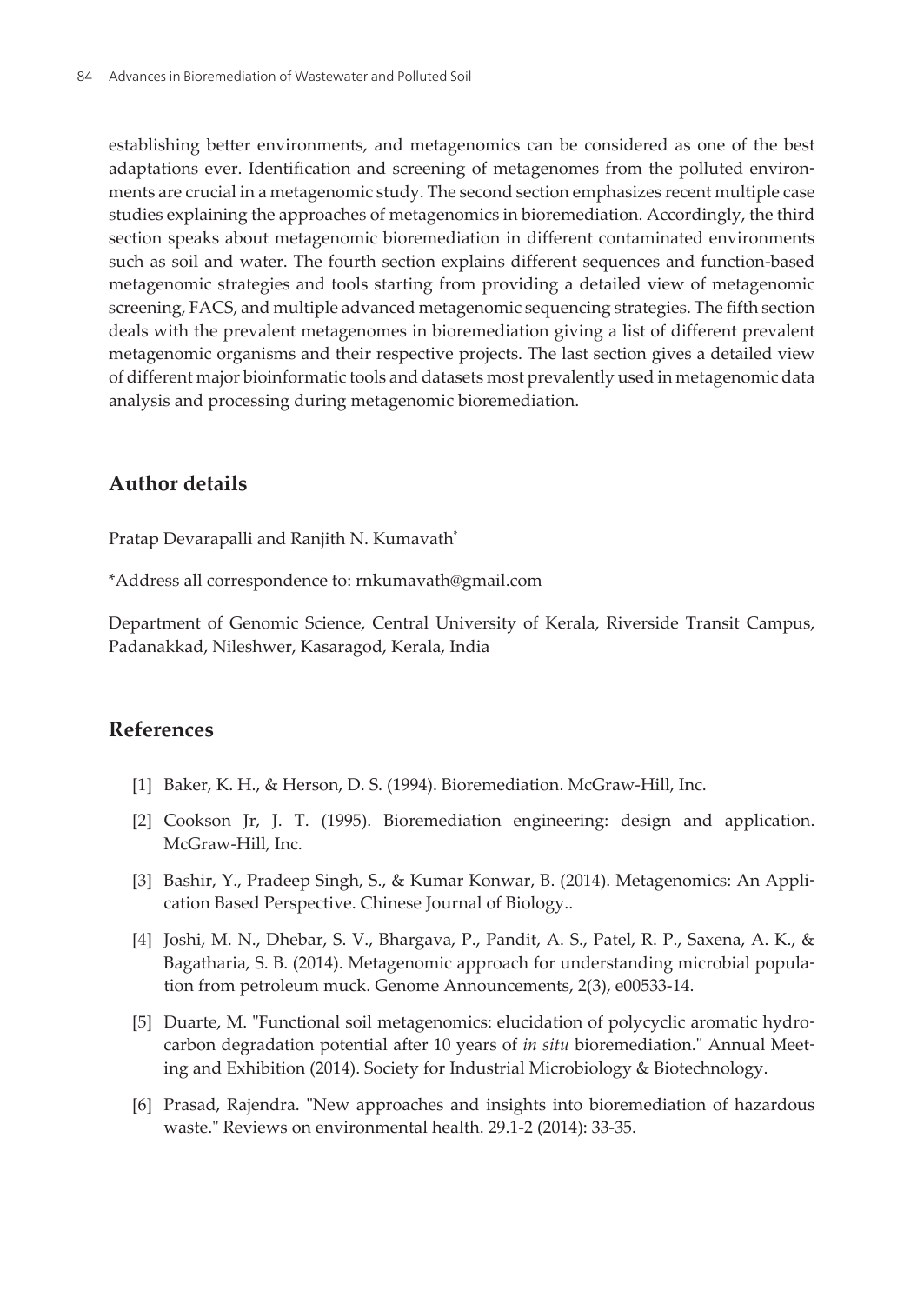- <span id="page-12-0"></span>[7] Miyazaki, Kentaro, and Hikaru Suenaga. "Extradiol Dioxygenases Retrieved from the Metagenome." Encyclopedia of Metagenomics. New York: Springer, 2014. 1-5.
- [8] Joshi, Madhvi N., et al. "Metagenomics of petroleum muck: revealing microbial diversity and depicting microbial syntrophy." Archives of microbiology (2014): 1-14.
- [9] Handelsman, J., Rondon, M. R., Brady, S. F., Clardy, J., & Goodman, R. M. (1998). Molecular biological access to the chemistry of unknown soil microbes: a new frontier for natural products. Chemistry & biology, 5(10), R245-R249.
- [10] Shah, V., Jain, K., Desai, C., & Madamwar, D. (2011). Metagenomics and integrative ' omics' technologies in microbial bioremediation: current trends and potential appli‐ cations. Metagenomics: current innovations and future trends. Caister Academic Press, Norfolk, 211-240.
- [11] Duarte, M. (2014, July). Functional soil metagenomics: elucidation of polycyclic aro‐ matic hydrocarbon degradation potential after 10 years of *in situ* bioremediation. In Annual Meeting and Exhibition 2014 (July 20-24, 2014). Society for Industrial Micro‐ biology & Biotechnology.
- [12] Uhlik, O., Strejček, M., Hroudova, M., Dem-nerová, K., & Macek, T. (2013). Identifica‐ tion and Characterization of Bacteria with Bioremediation Potential: from Cultivation to Metagenomics. CHEMICKE LISTY, 107(8), 614-622.
- [13] Röling, W. F. (2014). Maths on microbes: adding microbial ecophysiology to metagenomics. Microbial biotechnology.
- [14] Bell, T. H., Joly, S., Pitre, F. E., & Yergeau, E. (2014). Increasing phytoremediation effi‐ ciency and reliability using novel omics approaches. Trends in biotechnology, 32(5), 271-280.
- [15] Chemerys, A., Pelletier, E., Cruaud, C., Martin, F., Violet, F., & Jouanneau, Y. (2014). Characterization of Novel Polycyclic Aromatic Hydrocarbon Dioxygenases from the Bacterial Metagenomic DNA of a Contaminated Soil. Applied and environmental mi‐ crobiology, 80(21), 6591-6600.
- [16] Dellagnezze, B. M., de Sousa, G. V., Martins, L. L., Domingos, D. F., Limache, E. E., de Vasconcellos, S. P., & de Oliveira, V. M. (2014). Bioremediation potential of microorganisms derived from petroleum reservoirs. Marine pollution bulletin, 89(1), 191-200.
- [17] Gillan, D. C., Roosa, S., Kunath, B., Billon, G., & Wattiez, R. (2014). The long‐term adaptation of bacterial communities in metal‐contaminated sediments: a metaproteo‐ genomic study. Environmental microbiology.
- [18] Khan, M. A. Q. (Ed.). (2012). Survival in toxic environments. Elsevier.
- [19] Bind, M. A., Baccarelli, A., Zanobetti, A., Tarantini, L., Suh, H., Vokonas, P., & Schwartz, J. (2012). Air pollution and markers of coagulation, inflammation and en‐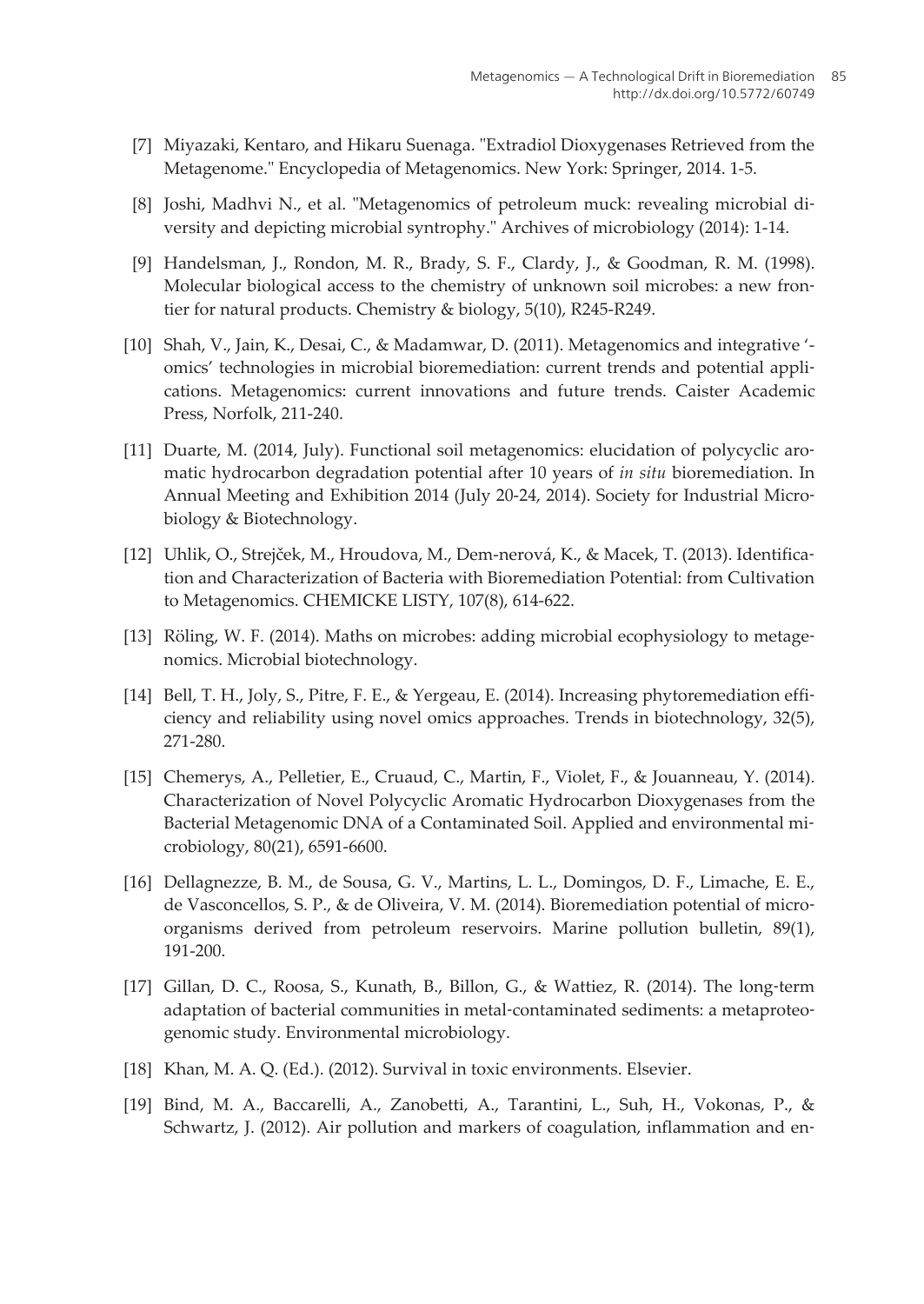<span id="page-13-0"></span>dothelial function: Associations and epigene-environment interactions in an elderly cohort. Epidemiology (Cambridge, Mass.), 23(2), 332.

- [20] Brimblecombe, P. (2011). The big smoke: a history of air pollution in London since medieval times. Routledge.
- [21] Lave, L. B., & Seskin, E. P. (2013). Air pollution and human health (Vol. 6). Routledge.
- [22] Törnqvist, R., Jarsjö, J., & Karimov, B. (2011). Health risks from large-scale water pol‐ lution: trends in Central Asia. Environment international, 37(2), 435-442.
- [23] Chen, R., de Sherbinin, A., Ye, C., & Shi, G. (2014). China's soil pollution: farms on the frontline. Science (New York, NY), 344(6185), 691-691.
- [24] Grace Liu, P. W., Chang, T. C., Whang, L. M., Kao, C. H., Pan, P. T., & Cheng, S. S. (2011). Bioremediation of petroleum hydrocarbon contaminated soil: effects of strat‐ egies and microbial community shift. International Biodeterioration & Biodegrada‐ tion, 65(8), 1119-1127.
- [25] Gargouri, B., Mnif, S., Aloui, F., Karray, F., Mhiri, N., Chamkha, M., &Sayadi, S. (2012). Bioremediation of petroleum contaminated water and soils in tunisia. In Clean Soil and Safe Water (pp. 153-165). Springer Netherlands.
- [26] Wölz, J., Schulze, T., Lübcke-von Varel, U., Fleig, M., Reifferscheid, G., Brack, W., &Hollert, H. (2011). Investigation on soil contamination at recently inundated and non-inundated sites. Journal of Soils and Sediments, 11(1), 82-92.
- [27] Pennock, S. R., Abed, T. M., Curioni, G., Chapman, D. N., John, U. E., & Jenks, C. H. J. (2014). Investigation of soil contamination by iron pipe corrosion and its influence on GPR detection. In Ground Penetrating Radar (GPR), 2014 15th International Con‐ ference on (pp. 381-386). IEEE.
- [28] Robinson, D. A., Jackson, B. M., Clothier, B. E., Dominati, E. J., Marchant, S. C., Cooper, D. M., & Bristow, K. L. (2013). Advances in soil ecosystem services: Concepts, models, and applications for earth system life support. Vadose Zone Journal, 12(4).
- [29] Uhlik, O., Leewis, M. C., Strejcek, M., Musilova, L., Mackova, M., Leigh, M. B., &Ma‐ cek, T. (2013). Stable isotope probing in the metagenomics era: a bridge towards im‐ proved bioremediation. Biotechnology advances, 31(2), 154-165.
- [30] Adetutu, E. M., Smith, R. J., Weber, J., Aleer, S., Mitchell, J. G., Ball, A. S., &Juhasz, A. L. (2013). A polyphasic approach for assessing the suitability of bioremediation for the treatment of hydrocarbon-impacted soil. Science of the Total Environment, 450, 51-58.
- [31] Yergeau, E., Sanschagrin, S., Beaumier, D., &Greer, C. W. (2012). Metagenomic analy‐ sis of the bioremediation of diesel-contaminated Canadian high arctic soils. PloS One, 7(1), e30058.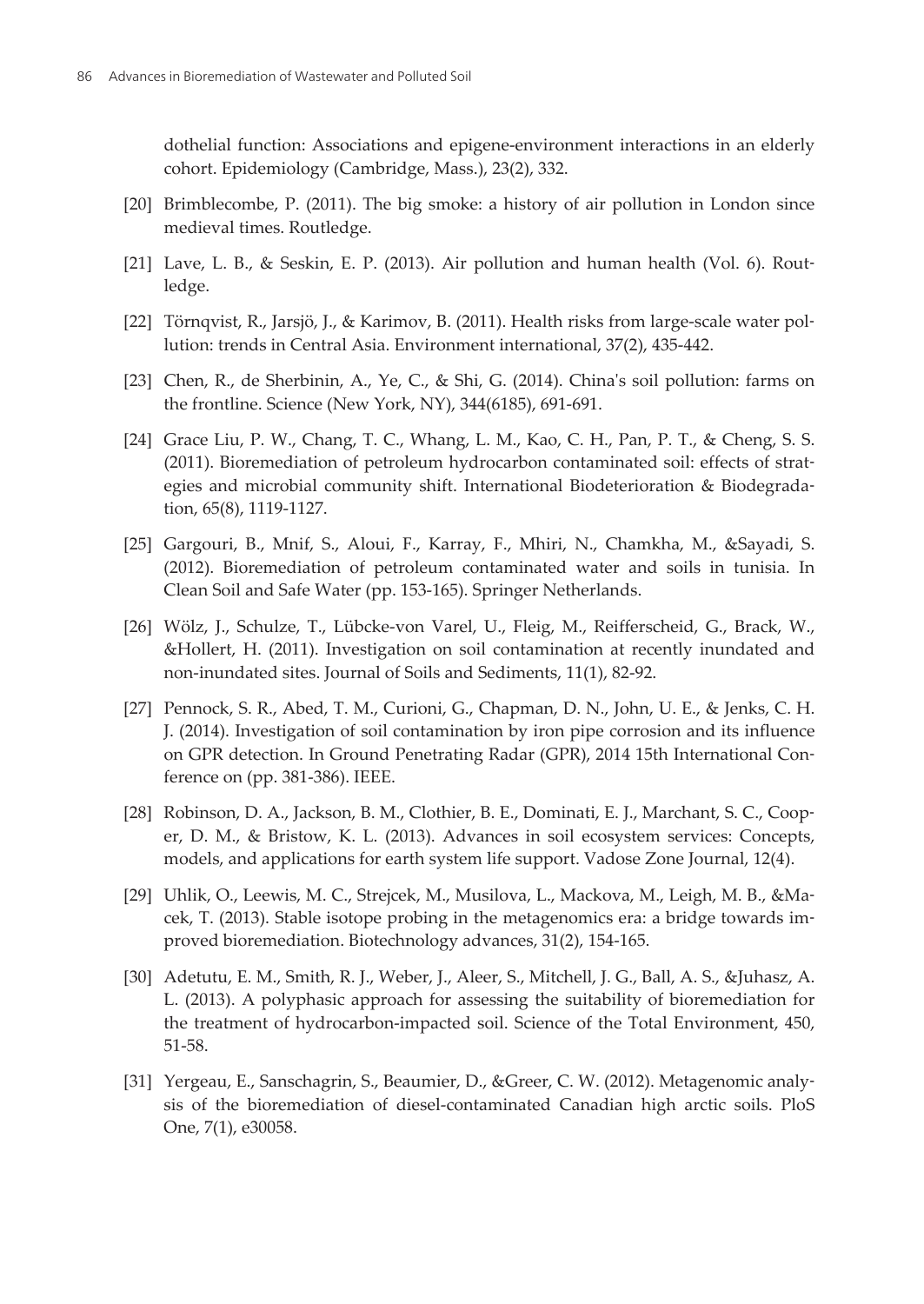- <span id="page-14-0"></span>[32] Sirés, I., & Brillas, E. (2012). Remediation of water pollution caused by pharmaceutical residues based on electrochemical separation and degradation technologies: a review. Environment international, 40, 212-229.
- [33] Rozell, D. J., & Reaven, S. J. (2012). Water pollution risk associated with natural gas extraction from the Marcellus Shale. Risk Analysis, 32(8), 1382-1393.
- [34] Widger, W. R., Golovko, G., Martinez, A. F., Ballesteros, E., Howard, J., Xu, Z., & Fo‐ fanov, Y. (2011). Longitudinal metagenomic analysis of the water and soil from Gulf of Mexico beaches affected by the Deep Water Horizon oil spill. Nature Proceedings.
- [35] Layton, A. C., Chauhan, A., Williams, D. E., Mailloux, B., Knappett, P. S., Ferguson, A. S., & Sayler, G. S. (2014). Metagenomes of microbial communities in arsenic-and pathogen-contaminated well and surface water from Bangladesh. Genome announcements, 2(6), e01170-14.
- [36] Shi, P., Jia, S., Zhang, X. X., Zhang, T., Cheng, S., & Li, A. (2013). Metagenomic in‐ sights into chlorination effects on microbial antibiotic resistance in drinking water. Water research, 47(1), 111-120.
- [37] Hansen, T., Skånseng, B., Hoorfar, J., & Löfström, C. (2013). Evaluation of direct 16S rDNA sequencing as a metagenomics-based approach to screening bacteria in bot‐ tled water. Biosecurity and bioterrorism: biodefense strategy, practice, and science, 11(S1), S158-S165.
- [38] Williams, P. J., Botes, E., Maleke, M. M., Ojo, A., DeFlaun, M. F., Howell, J., & van Heerden, E. (2014). Effective bioreduction of hexavalent chromium–contaminated water in fixed-film bioreactors. Water SA, 40(3), 549-554.
- [39] Garfield, E., & Merton, R. K. (1979). Citation indexing: Its theory and application in science, technology, and humanities (Vol. 8). New York: Wiley.
- [40] Tijssen, R. J. (2002). Science dependence of technologies: evidence from inventions and their inventors. Research policy, 31(4), 509-526.
- [41] Simon, C., & Daniel, R. (2009). Achievements and new knowledge unraveled by metagenomic approaches. Applied microbiology and biotechnology, 85(2), 265-276.
- [42] Jacquiod, Samuel, et al. "Characterization of new bacterial catabolic genes and mobile genetic elements by high throughput genetic screening of a soil metagenomic library." Journal of biotechnology (2014).
- [43] Godheja, Jai, Sudhir K. Shekhar, and D. R. Modi. "Advances in Molecular Biology Approaches to Guage Microbial Communities and Bioremediation at Contaminated Sites." International Journal of Environmental Bioremediation & Biodegradation 2.4 (2014): 167-177.
- [44] Cai, Qinhong, Baiyu Zhang, Bing Chen, Zhiwen Zhu, Weiyun Lin, and Tong Cao (2014). "Screening of biosurfactant producers from petroleum hydrocarbon contami‐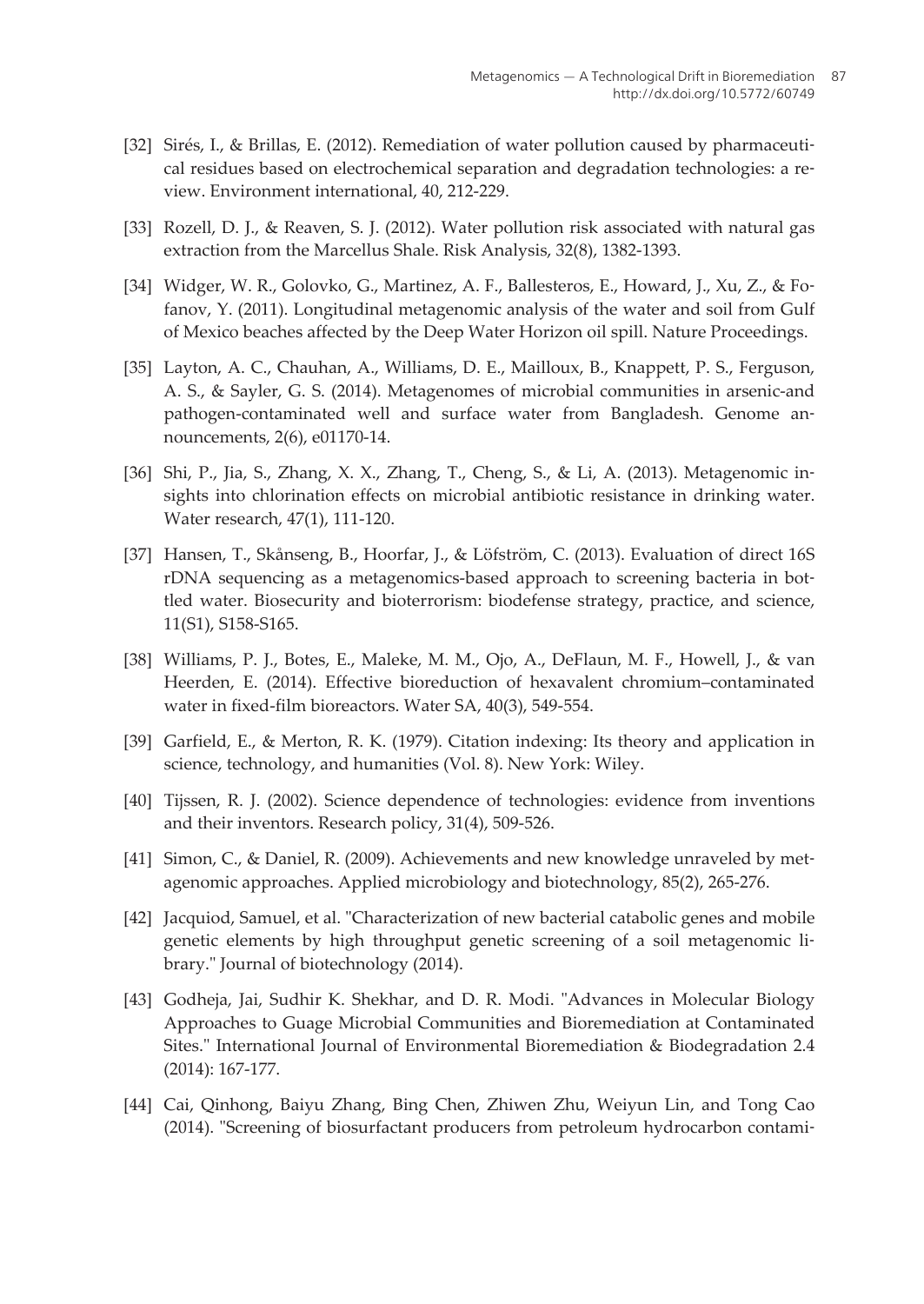<span id="page-15-0"></span>nated sources in cold marine environments." Marine pollution bulletin, 86 (1), 402-410.

- [45] Handelsman, J. (2005). Sorting out metagenomes. Nature biotechnology, 23(1), 38-39.
- [46] Herzenberg, L. A., Sweet, R. G., & Herzenberg, L. A. (1976). Fluorescence-activated cell sorting. Sci Am, 234(3), 108-117.
- [47] Handelsman, J. (2004). Metagenomics: application of genomics to uncultured microorganisms. Microbiology and molecular biology reviews, 68(4), 669-685.
- [48] Rinke, C., Lee, J., Nath, N., Goudeau, D., Thompson, B., Poulton, N., &Woyke, T. (2014). Obtaining genomes from uncultivated environmental microorganisms using FACS–based single-cell genomics. Nature protocols, 9(5), 1038-1048.
- [49] Metzker, M. L. (2009). Sequencing technologies—the next generation. Nature Re‐ views Genetics, 11(1), 31-46.
- [50] Adams, M. D., Kelley, J. M., Gocayne, J. D., Dubnick, M., Polymeropoulos, M. H., Xiao, H., & Moreno, R. F. (1991). Complementary DNA sequencing: expressed se‐ quence tags and human genome project. Science, 252(5013), 1651-1656.
- [51] Rodrigue, S., Materna, A. C., Timberlake, S. C., Blackburn, M. C., Malmstrom, R. R., Alm, E. J., & Chisholm, S. W. (2010). Unlocking short read sequencing for metagenomics. PLoS One, 5(7), e11840.
- [52] Tringe, S. G., & Rubin, E. M. (2005). Metagenomics: DNA sequencing of environmen‐ tal samples. Nature reviews genetics, 6(11), 805-814.
- [53] Sanger, F., Nicklen, S., & Coulson, A. R. (1977). DNA sequencing with chain-termi‐ nating inhibitors. Proceedings of the National Academy of Sciences, 74(12), 5463-5467.
- [54] Qin, J., Li, R., Raes, J., Arumugam, M., Burgdorf, K. S., Manichanh, C., &Weissenbach, J. (2010). A human gut microbial gene catalogue established by metagenomic sequencing. Nature, 464(7285), 59-65.
- [55] Bentley, D. R., Balasubramanian, S., Swerdlow, H. P., Smith, G. P., Milton, J., Brown, C. G., &Anastasi, C. (2008). Accurate whole human genome sequencing using rever‐ sible terminator chemistry. Nature, 456(7218), 53-59.
- [56] Loman, N. J., Constantinidou, C., Chan, J. Z., Halachev, M., Sergeant, M., Penn, C. W., &Pallen, M. J. (2012). High-throughput bacterial genome sequencing: an embarrassment of choice, a world of opportunity. Nature Reviews Microbiology, 10(9), 599-606.
- [57] Roesch, L. F., Fulthorpe, R. R., Riva, A., Casella, G., Hadwin, A. K., Kent, A. D., & Triplett, E. W. (2007). Pyrosequencing enumerates and contrasts soil microbial diver‐ sity. The ISME journal, 1(4), 283-290.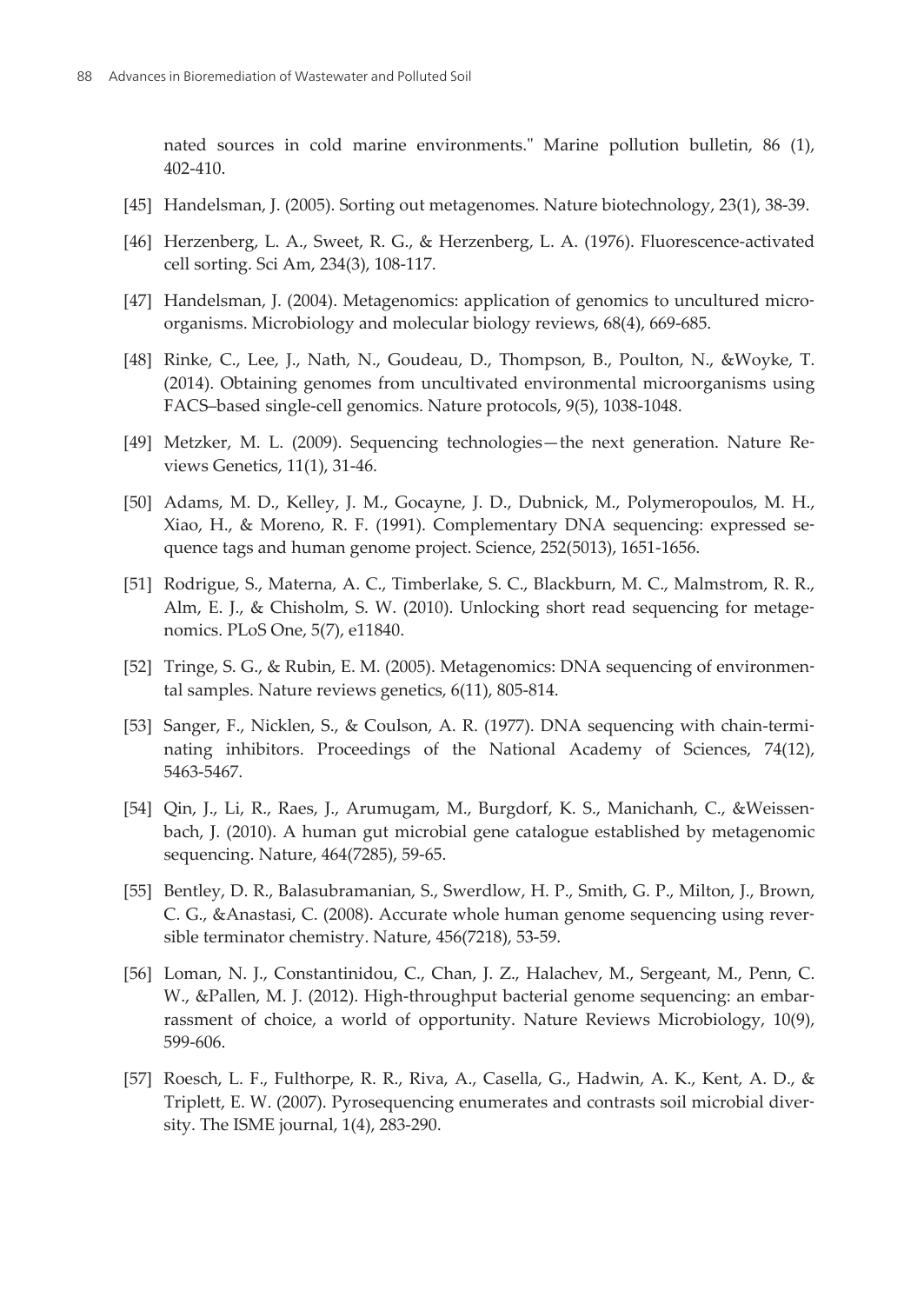- <span id="page-16-0"></span>[58] Petrosino, J. F., Highlander, S., Luna, R. A., Gibbs, R. A., & Versalovic, J. (2009). Metagenomic pyrosequencing and microbial identification. Clinical chemistry, 55(5), 856-866.
- [59] Pfeifer, G. P., Steigerwald, S. D., Mueller, P. R., Wold, B. A. R. B. A. R. A., & Riggs, A. D. (1989). Genomic sequencing and methylation analysis by ligation mediated PCR. Science, 246(4931), 810-813.
- [60] Ludwig, M., & Bryant, D. A. (2011). Transcription profiling of the model cyanobacte‐ rium Synechococcus sp. strain PCC 7002 by Next-Gen (SOLiD™) sequencing of cDNA. Frontiers in microbiology, 2.
- [61] Song, C. X., Clark, T. A., Lu, X. Y., Kislyuk, A., Dai, Q., Turner, S. W., &Korlach, J. (2012). Sensitive and specific single-molecule sequencing of 5-hydroxymethylcyto‐ sine. Nature methods, 9(1), 75-77.
- [62] Harris, T. D., Buzby, P. R., Babcock, H., Beer, E., Bowers, J., Braslavsky, I., &Xie, Z. (2008). Single-molecule DNA sequencing of a viral genome. Science, 320(5872), 106-109.
- [63] Liu, L., Li, Y., Li, S., Hu, N., He, Y., Pong, R., & Law, M. (2012). Comparison of nextgeneration sequencing systems. BioMed Research International.
- [64] Wall, P. K., Leebens-Mack, J., Chanderbali, A. S., Barakat, A., Wolcott, E., Liang, H., & Altman, N. (2009). Comparison of next generation sequencing technologies for transcriptome characterization. BMC genomics, 10(1), 347.
- [65] Claesson, M. J., Wang, Q., O'Sullivan, O., Greene-Diniz, R., Cole, J. R., Ross, R. P., & O'Toole, P. W. (2010). Comparison of two next-generation sequencing technologies for resolving highly complex microbiota composition using tandem variable 16S rRNA gene regions. Nucleic acids research, gkq873.
- [66] Niu, B., Fu, L., Sun, S., & Li, W. (2010). Artificial and natural duplicates in pyrose‐ quencing reads of metagenomic data. BMC bioinformatics, 11(1), 187.
- [67] Morgan, J. L., Darling, A. E., &Eisen, J. A. (2010). Metagenomic sequencing of an in vitro-simulated microbial community. PLoS One, 5(4), e10209.
- [68] Schlüter, A., Bekel, T., Diaz, N. N., Dondrup, M., Eichenlaub, R., Gartemann, K. H., & Goesmann, A. (2008). The metagenome of a biogas-producing microbial community of a production-scale biogas plant fermenter analysed by the 454-pyrosequencing technology. Journal of Biotechnology, 136(1), 77-90.
- [69] Ronaghi, M. (2001). Pyrosequencing sheds light on DNA sequencing. Genome research, 11(1), 3-11.
- [70] Brennerova, M. V., Josefiova, J., Brenner, V., Pieper, D. H., &Junca, H. (2009). Metage‐ nomics reveals diversity and abundance of meta‐cleavage pathways in microbial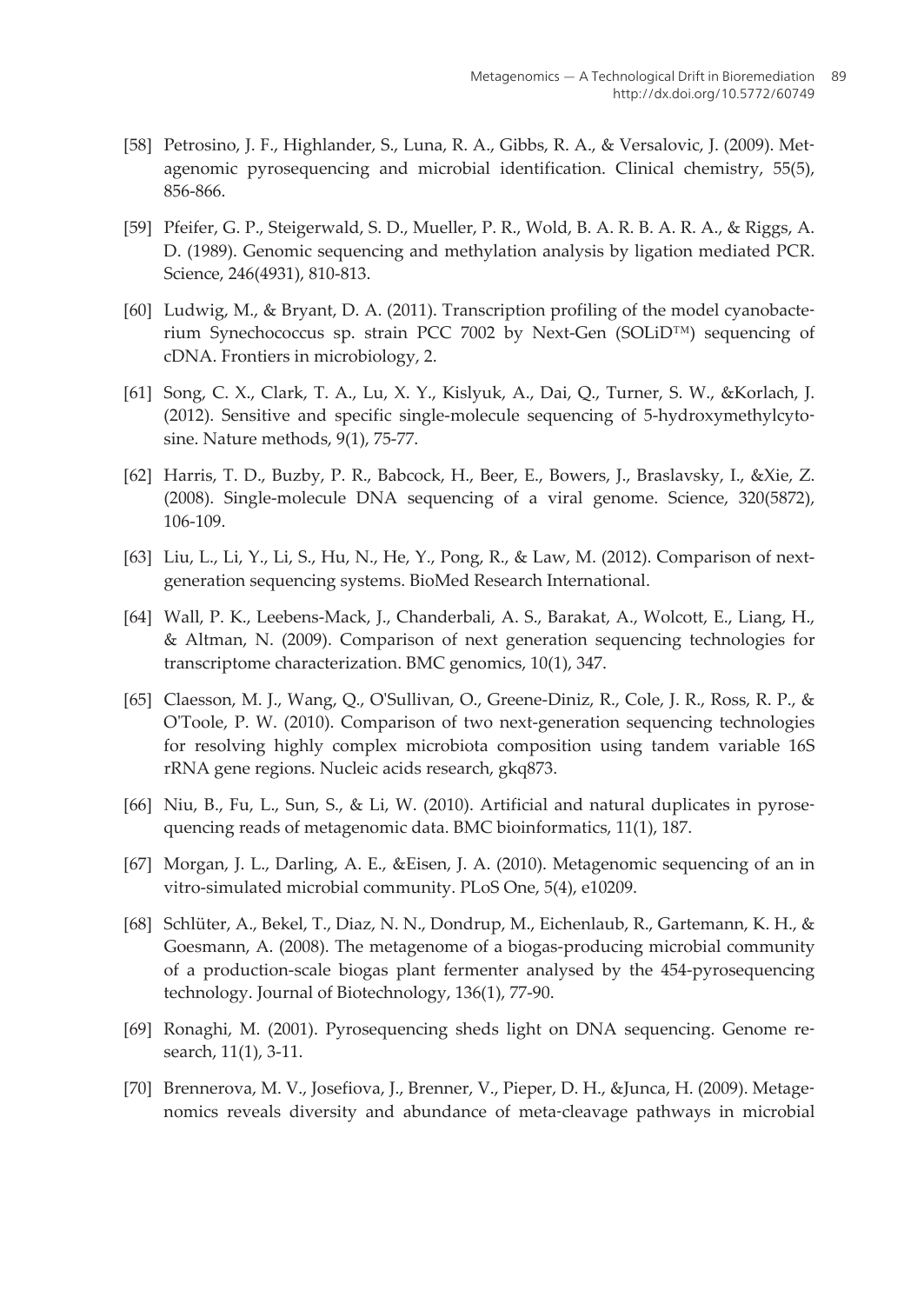<span id="page-17-0"></span>communities from soil highly contaminated with jet fuel under air‐sparging bioreme‐ diation. Environmental microbiology, 11(9), 2216-2227.

- [71] MacNaughton, S. J., Stephen, J. R., Venosa, A. D., Davis, G. A., Chang, Y. J., & White, D. C. (1999). Microbial population changes during bioremediation of an experimental oil spill. Applied and environmental microbiology, 65(8), 3566-3574.
- [72] Hemme, C. L., Deng, Y., Gentry, T. J., Fields, M. W., Wu, L., Barua, S., & Zhou, J. (2010). Metagenomic insights into evolution of a heavy metal-contaminated ground‐ water microbial community. The ISME journal, 4(5), 660-672.
- [73] Moody, G. (2004). Digital code of life: how bioinformatics is revolutionizing science, medicine, and business. John Wiley & Sons.
- [74] Kumavath, R. N., & Deverapalli, P. (2013). Scientific Swift in Bioremediation: An Overview. Intech Publishers.
- [75] Markowitz, V. M., Ivanova, N., Palaniappan, K., Szeto, E., Korzeniewski, F., Lykidis, A., & Kyrpides, N. C. (2006). An experimental metagenome data management and analysis system. Bioinformatics, 22(14), e359-e367.
- [76] Mitra, S., Klar, B., & Huson, D. H. (2009). Visual and statistical comparison of meta‐ genomes. Bioinformatics, 25(15), 1849-1855.
- [77] Valiente, G., & Pesole, G. (2012). Bioinformatics approaches and tools for metagenomic analysis. Editorial. Briefing in Bioinformatics, 13(6):645.
- [78] Xu, Z., Hansen, M. A., Hansen, L. H., Jacquiod, S., & Sørensen, S. J. (2014). Bioinfor‐ matic Approaches Reveal Metagenomic Characterization of Soil Microbial Commun‐ ity. PloS One, 9(4), e93445.
- [79] Huson, D. H., Auch, A. F., Qi, J., & Schuster, S. C. (2007). MEGAN analysis of metagenomic data. Genome research, 17(3), 377-386.
- [80] El Hadidi, M., Ruscheweyh, H. J., & Huson, D. (2013). Improved metagenome analy‐ sis using MEGAN5. In Joint 21st Annual International Conference on Intelligent Sys‐ tems for Molecular Biology (ISMB) and 12th European Conference on Computational Biology (ECCB) 2013.
- [81] Gower, J. C. (2005). Principal coordinates analysis. Encyclopedia of Biostatistics.
- [82] Harrington, E. D., Arumugam, M., Raes, J., Bork, P., & Relman, D. A. (2010). Smash‐ Cell: a software framework for the analysis of single-cell amplified genome sequen‐ ces. Bioinformatics, 26(23), 2979-2980.
- [83] Arumugam, M., Harrington, E. D., Foerstner, K. U., Raes, J., & Bork, P. (2010). SmashCommunity: a metagenomic annotation and analysis tool. Bioinformatics, 26(23), 2977-2978.